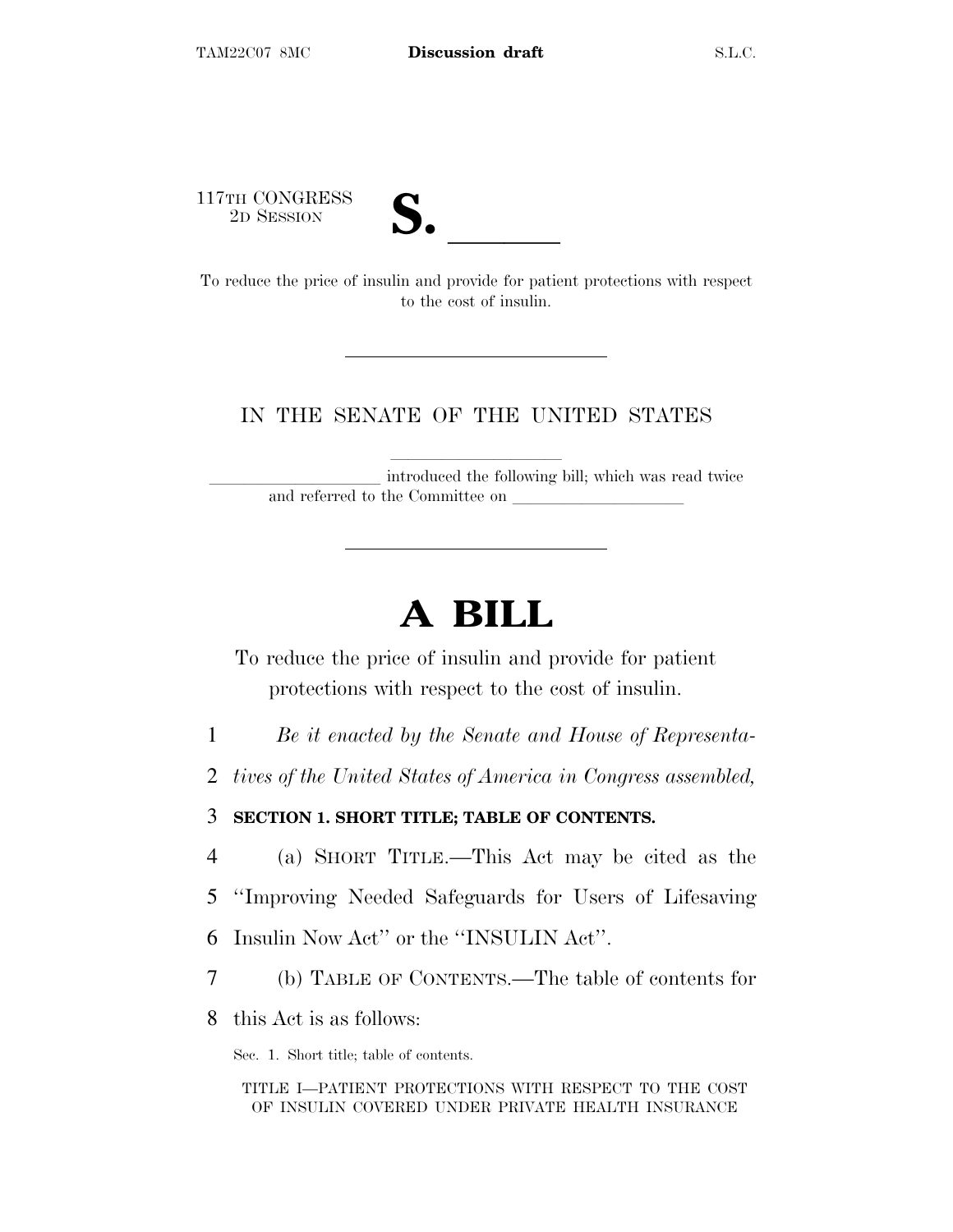$\mathfrak{D}$ 

- Sec. 101. Certification of insulin products.
- Sec. 102. Patient protections for people with diabetes.
- Sec. 103. Requirements with respect to cost-sharing for certain insulin products.
- Sec. 104. Safe harbor for absence of deductible for insulin.
- Sec. 105. Administration.

#### TITLE II—PATIENT PROTECTIONS WITH RESPECT TO THE COST OF INSULIN COVERED UNDER MEDICARE

Sec. 201. Appropriate cost-sharing for insulin products covered under Medicare part D.

Sec. 202. Additional protections under Medicare part D.

Sec. 203. Administration.

## 1 **TITLE I—PATIENT PROTECTIONS** 2 **WITH RESPECT TO THE COST** 3 **OF INSULIN COVERED UNDER** 4 **PRIVATE HEALTH INSURANCE**

#### 5 **SEC. 101. CERTIFICATION OF INSULIN PRODUCTS.**

6 (a) I<sup>N</sup> GENERAL.—Part C of title XXVII of the Pub-7 lic Health Service Act (42 U.S.C. 300gg–91 et seq.) is 8 amended—

- 9 (1) by redesignating the second section 2794 10 (42 U.S.C. 300gg–95) (relating to uniform fraud 11 and abuse referral format), as added by section 12 6603 of the Patient Protection and Affordable Care 13 Act (Public Law 111–148), as section 2795; and
- 14 (2) by adding at the end the following:

#### 15 **''SEC. 2796. CERTIFICATION OF INSULIN PRODUCTS.**

16 "(a) In GENERAL.—For plan years beginning on or 17 after January 1, 2024, an insulin is certified under this 18 section for a plan year if—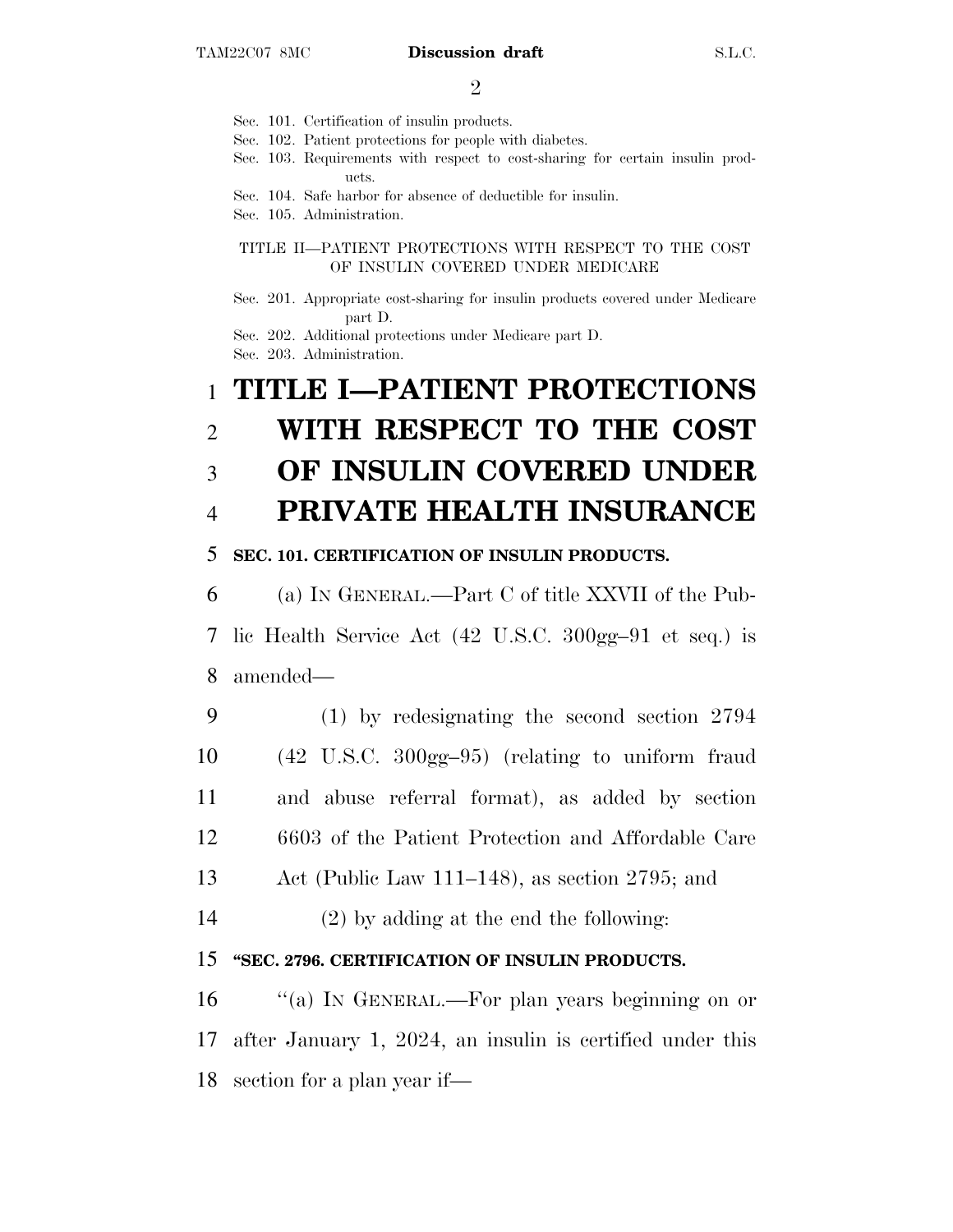$\frac{((1)(A)(i))}{(1)}$  the manufacturer of such insulin submits to the Secretary a request for the maximum list price for such insulin during the plan year pur- suant to such certification, in accordance with para-5 graph  $(1)$  or  $(2)$  of subsection  $(b)$ ; ''(ii) the Secretary responds to the request under clause (i) with a list price for such insulin for the applicable plan year, in accordance with sub- section (b); and  $\frac{1}{10}$  ''(iii) the manufacturer attests to the Secretary that it will not exceed the list price provided by the Secretary under clause (ii) for the applicable plan year; or 14 ''(B) it is an insulin that was certified for a previous plan year under subparagraph (A), and the manufacturer of such insulin submits, not later than a date specified by the Secretary, a certification that the manufacturer has not increased the list price for any plan year since the initial certification of such insulin by more than the rate by which the consumer price index for all urban consumers (all items; U.S. city average) increased since the initial certification under subparagraph (A), and will not increase the list price during the applicable plan year for such in-sulin by more than the rate by which the consumer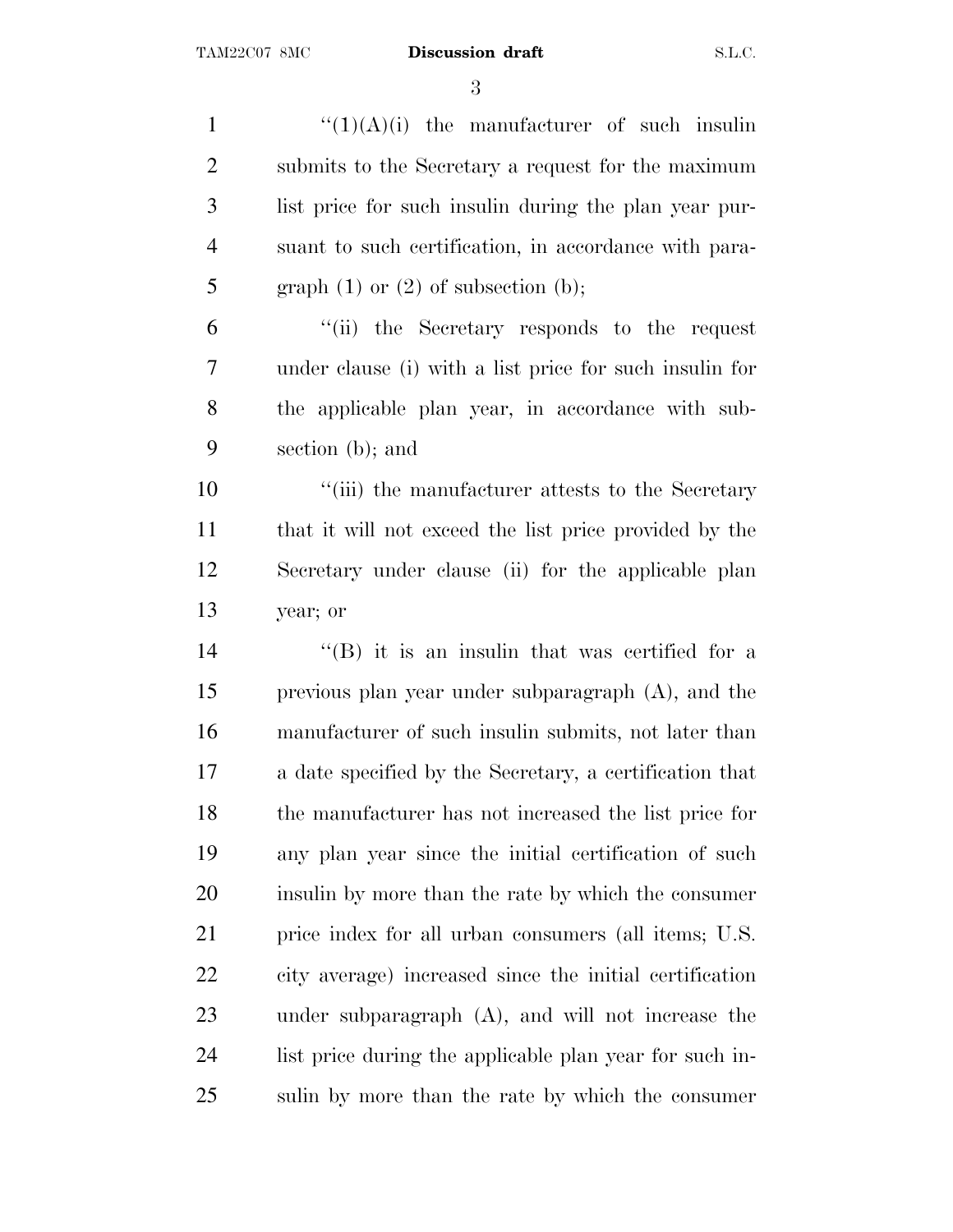price index for all urban consumers (all items; U.S. city average) increased since the initial certification; and

 ''(2) the Secretary includes the insulin in the list of certified insulin publicly posted under sub-section (e).

''(b) LIST PRICE FOR INITIAL CERTIFICATION.—

8 "(1) In GENERAL.—For plan years beginning on or after January 1, 2024, in the case of an insu-10 lin that was licensed under section 351 and mar- keted on or before December 31, 2021, the insulin 12 may be certified under subsection  $(a)(1)(A)$  for a plan year if the list price of such insulin for the ap- plicable plan year is not greater than the weighted average negotiated price for the same insulin under part D of title XVIII of the Social Security Act net of all manufacturer rebates received by prescription drug plans or MA-PD plans or pharmacy benefit managers on their behalf from manufacturers with 20 respect to plan year 2021.

21 "(2) SPECIAL RULE FOR CERTAIN INSULIN.—In the case of an insulin that was not licensed under section 351 and marketed as of December 31, 2021, the manufacturer may request that such insulin be 25 initially certified under subsection  $(a)(1)(A)$  by sub-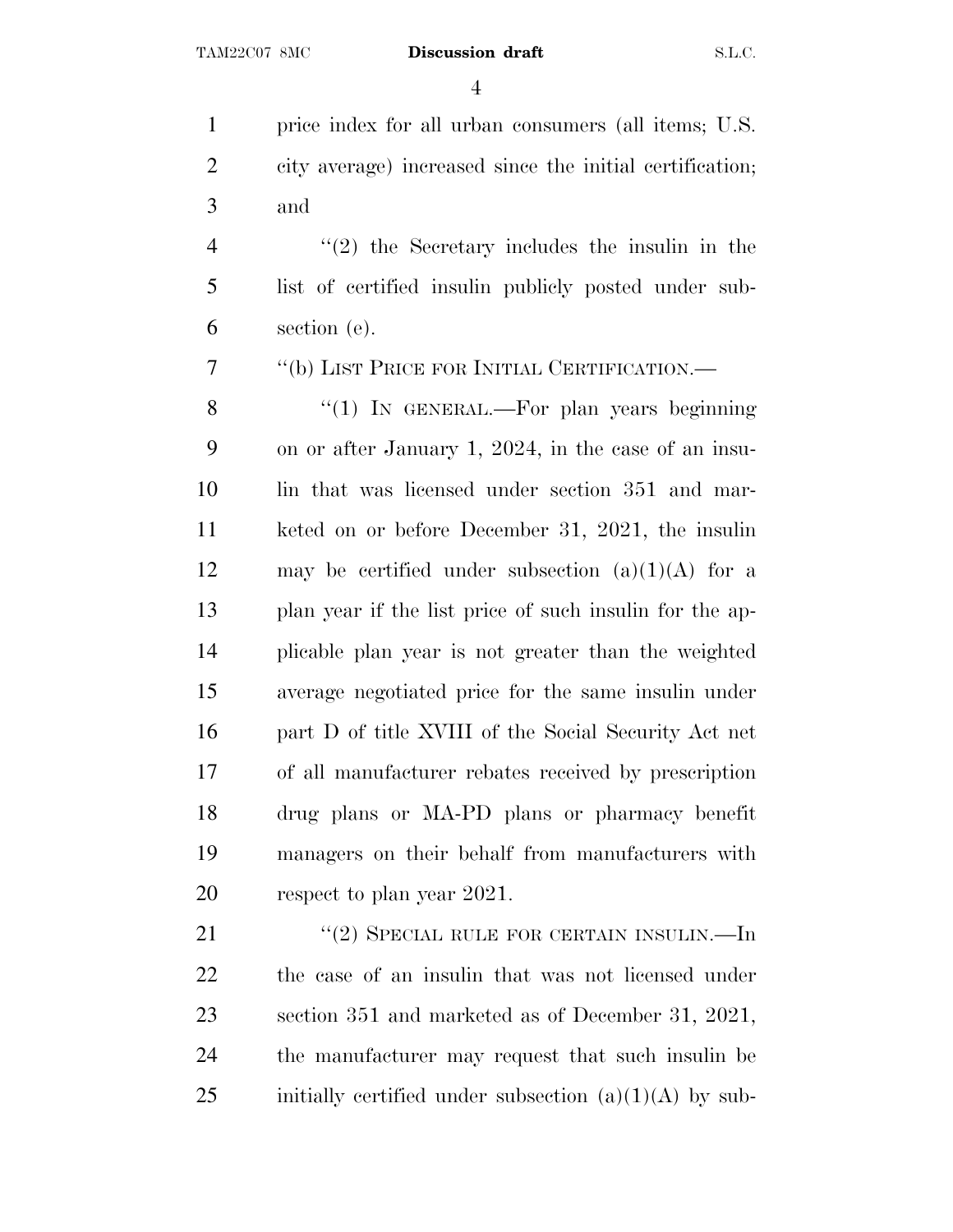| $\mathbf{1}$   | mitting information attesting that the average list       |
|----------------|-----------------------------------------------------------|
| $\overline{2}$ | price of such insulin for the plan year will not be       |
| 3              | greater than the weighted average negotiated price        |
| $\overline{4}$ | under part D of title XVIII of the Social Security        |
| 5              | Act (net of all manufacturer rebates received by pre-     |
| 6              | scription drug plans or MA-PD plans or pharmacy           |
| 7              | benefit managers on their behalf) in plan year 2021,      |
| 8              | of, as applicable—                                        |
| 9              | $\lq\lq$ all rapid-acting insulin products;               |
| 10             | "(B) all short-acting insulin products;                   |
| 11             | "(C) all intermediate-acting insulin prod-                |
| 12             | ucts;                                                     |
| 13             | $\lq\lq$ (D) all long-acting insulin products; or         |
| 14             | "(E) all pre-mixed insulin products (ex-                  |
| 15             | cluding any insulin product that is mixed with            |
| 16             | any non-insulin product).                                 |
| 17             | "(c) WEIGHTED AVERAGE.—For purposes of sub-               |
| 18             | section (b), the following shall apply:                   |
| 19             | $\lq(1)$ The weighted average negotiated price de-        |
| 20             | scribed in subsection $(b)(1)$ shall be increased annu-   |
| 21             | ally in accordance with the consumer price index for      |
| 22             | all urban consumers (all items; U.S. city average).       |
| 23             | $\lq(2)$ In calculating the weighted average nego-        |
| 24             | tiated price for insulin under paragraphs $(1)$ and $(2)$ |
| 25             | of subsection (b), the Secretary shall—                   |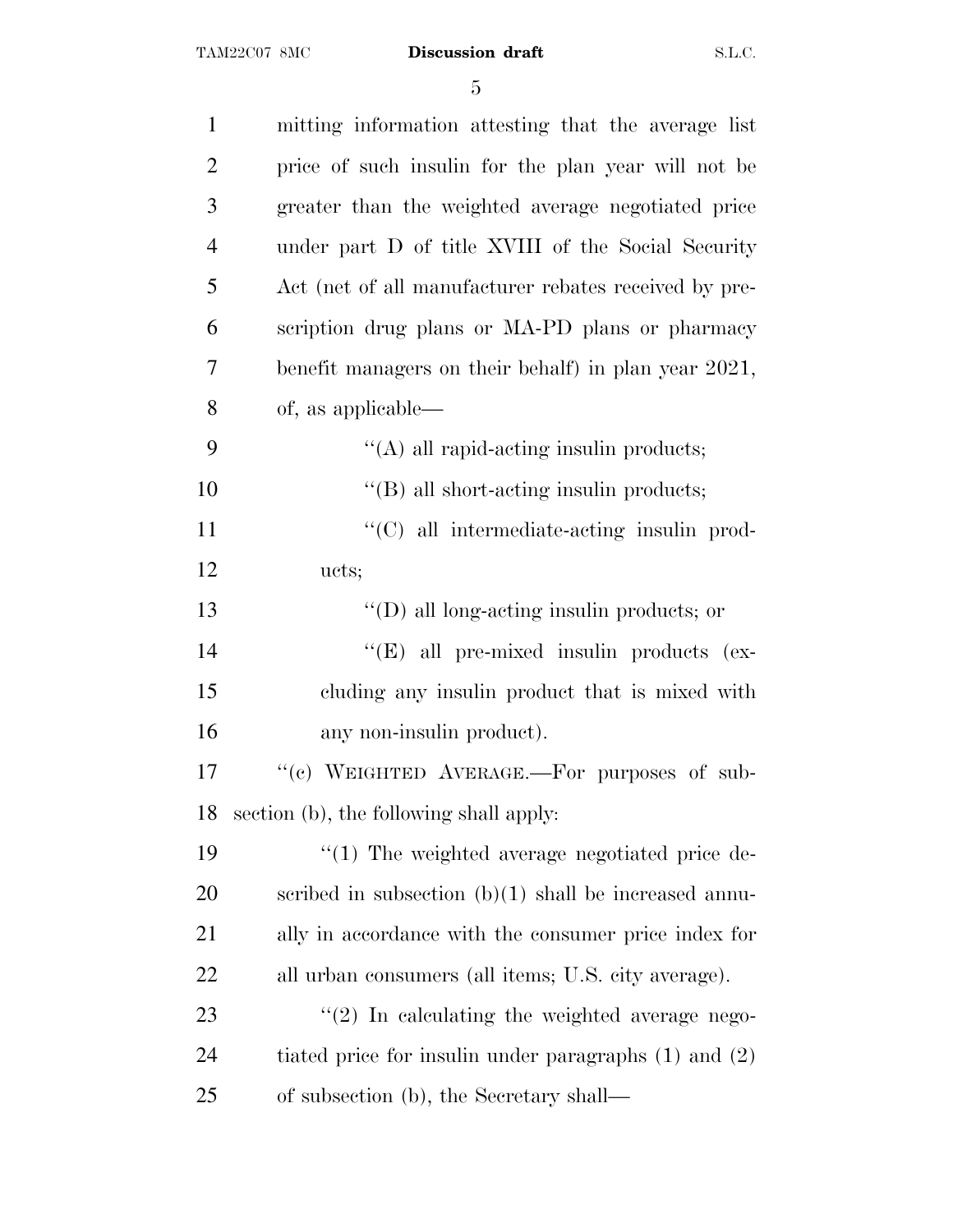| $\mathbf{1}$   | $\lq\lq$ consider separately each insulin with               |
|----------------|--------------------------------------------------------------|
| $\overline{2}$ | the same dosage form and strength; and                       |
| 3              | "(B) weight the average negotiated price                     |
| $\overline{4}$ | for such insulin by the number of enrollees in               |
| 5              | each prescription drug plan and MA-PD plan                   |
| 6              | under part D of title XVIII of the Social Secu-              |
| $\overline{7}$ | rity Act for the applicable year.                            |
| 8              | "(d) DECERTIFICATION.—The Secretary shall estab-             |
| 9              | lish a process by which an insuline that is certified under  |
| 10             | this section for a plan year is decertified for such plan    |
| 11             | year if the list price for such insulin, at any point during |
| 12             | such plan year, increases above the rate that is allowable   |
| 13             | under subsection (b).                                        |
| 14             | "(e) PUBLIC POSTING.—                                        |
| 15             | "(1) IN GENERAL.—Not later than April 15,                    |
| 16             | 2023, and not later than January 15 of each year             |
| 17             | thereafter, the Secretary shall post—                        |
| 18             | $\lq\lq$ a list of insulin products that are cer-            |
| 19             | tified under subsection (a) for the applicable               |
| <b>20</b>      | plan year; and                                               |
| 21             | "(B) the weighted average negotiated price                   |
| 22             | under part D of title XVIII of the Social Secu-              |
| 23             | rity Act, net of all manufacturer rebates re-                |
| 24             | ceived by prescription drug plans or MA-PD                   |
| 25             | plans or pharmacy benefit managers on their                  |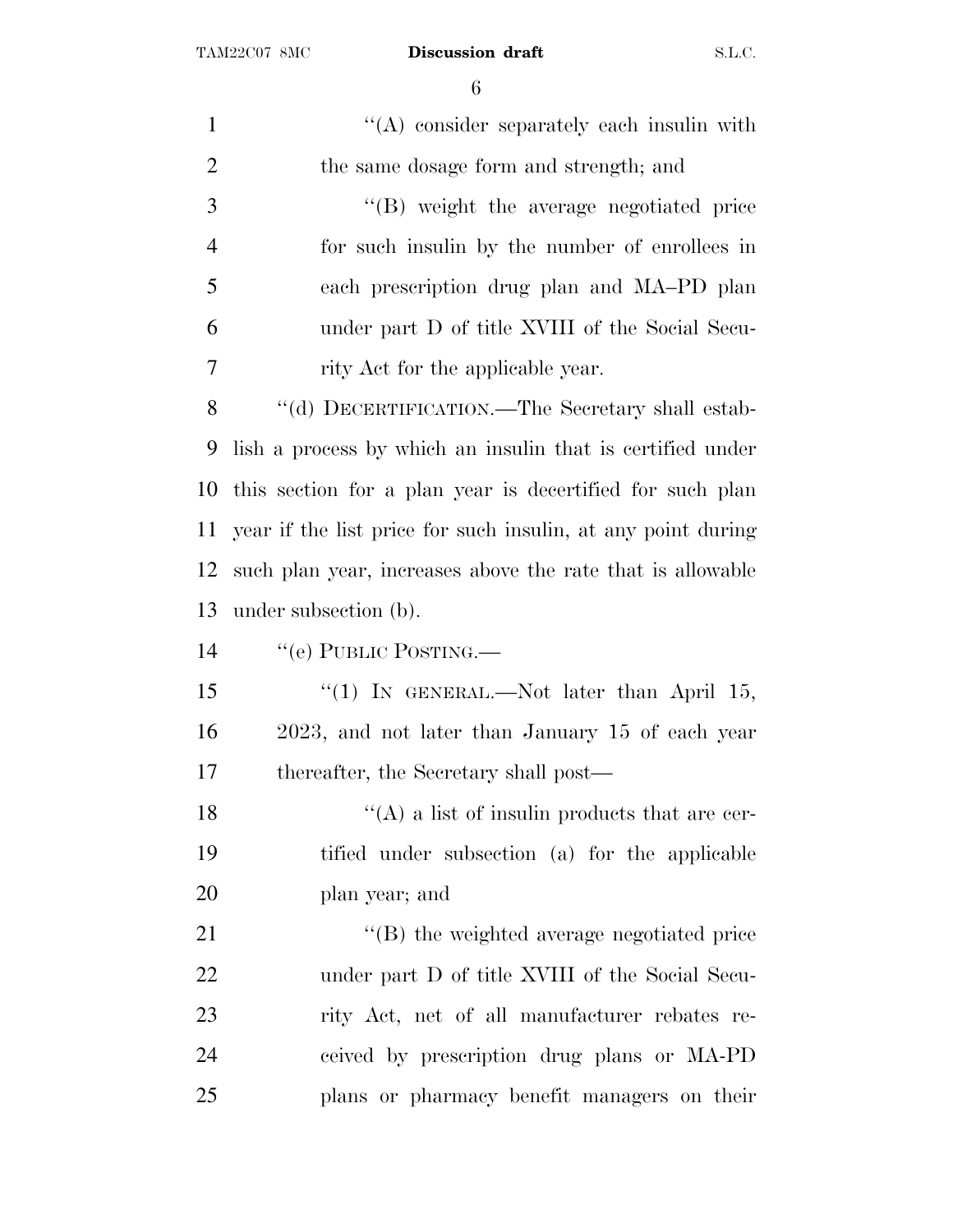| $\mathbf{1}$   | behalf, in plan year 2021, of, as applicable,           |
|----------------|---------------------------------------------------------|
| $\overline{2}$ | with respect to certified insulins—                     |
| 3              | "(i) all rapid-acting insulin products;                 |
| $\overline{4}$ | "(ii) all short-acting insulin products;                |
| 5              | "(iii) all intermediate-acting insulin                  |
| 6              | products;                                               |
| $\tau$         | "(iv) all long-acting insulin products;                 |
| 8              | <b>or</b>                                               |
| 9              | $\lq\lq$ (v) all pre-mixed insulin products             |
| 10             | (excluding any insulin product that is                  |
| 11             | mixed with any non-insulin product).                    |
| 12             | "(2) REVISIONS FOR DECERTIFICATION.—In                  |
| 13             | the case the Secretary decertifies an insulin under     |
| 14             | subsection (d) during an applicable plan year, the      |
| 15             | Secretary shall revise the list to remove such insulin. |
| 16             | "(f) AUDITS AND PENALTIES.—                             |
| 17             | "(1) AUDITS.—The Inspector General of the               |
| 18             | Department of Health and Human Services may             |
| 19             | the financial records and other relevant<br>audit       |
| 20             | records of any manufacturer submitting data under       |
| 21             | this section.                                           |
| 22             | $"(2)$ PENALTIES.—                                      |
| 23             | "(A) IN GENERAL.—The Inspector General                  |
| 24             | of the Department of Health and Human Serv-             |
| 25             | ices shall assess against any manufacturer that         |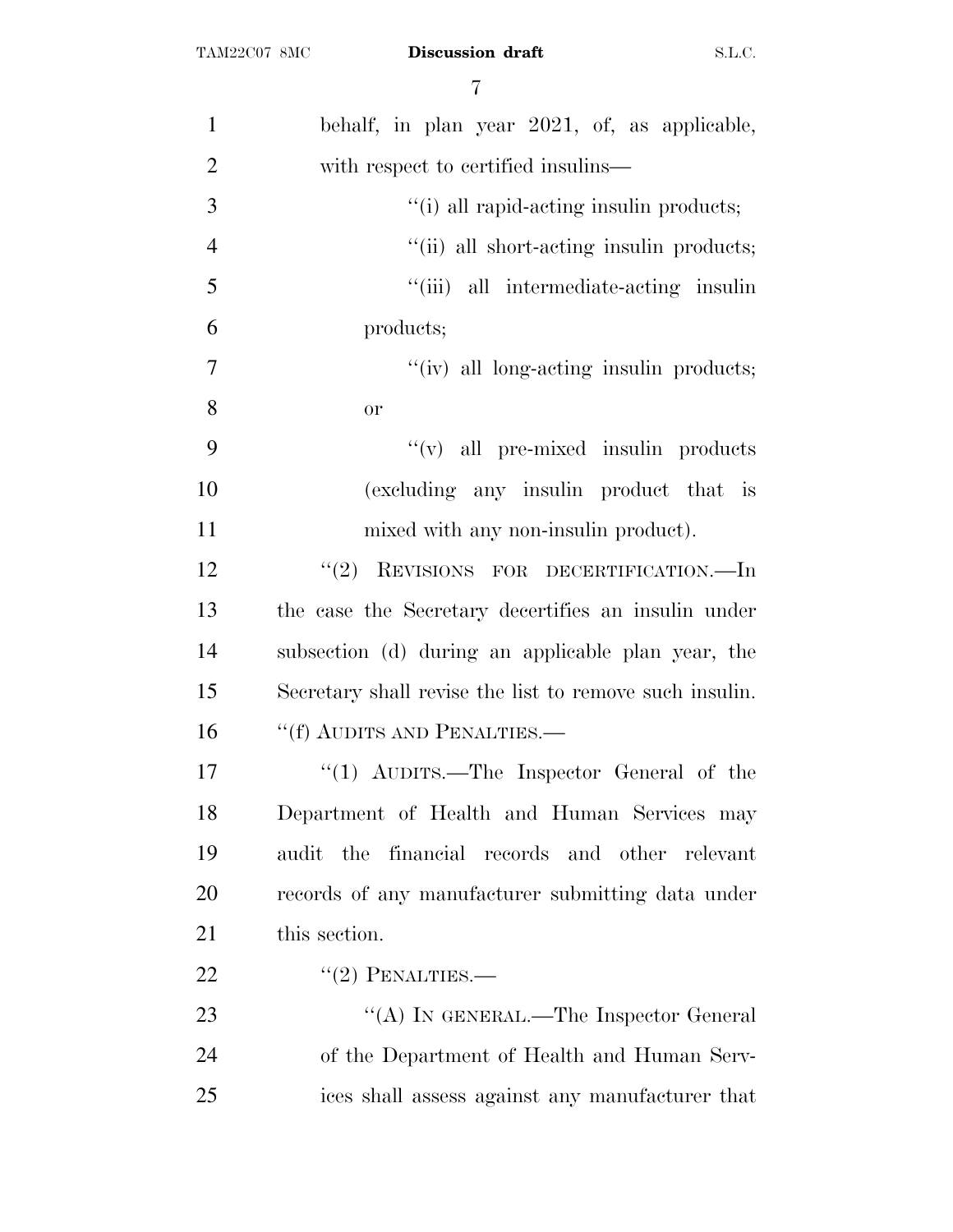increases the list price of a certified insulin above the maximum list price that applies under subsection (a)(1) pursuant to the certifi- cation, a civil penalty in the amount equal to the difference between such maximum list price for the insulin and the actual wholesale acquisi- tion cost for such insulin, multiplied by the number of units sold at a price above such max- imum list price. ''(B) ADMINISTRATION.—The provisions of subsections (c) (with the exception of the first (d), (e), (g), (h), (k), and (l) of section 1128A of the Social Security Act shall apply to a civil

 sentence of paragraph (1) of such subsection), penalty under this subparagraph in the same manner as such provisions apply to a penalty, assessment, or proceeding under subsection (a) of such section.

 ''(C) DEPOSIT.—Amounts collected under subparagraph (A) shall be deposited into the Federal Hospital Insurance Trust Fund under section 1817 of the Social Security Act.

23 ""(g) DEFINITIONS.—In this section:

24 "(1) INSULIN.—The term 'insulin' means insu-lin that is licensed under subsection (a) or (k) of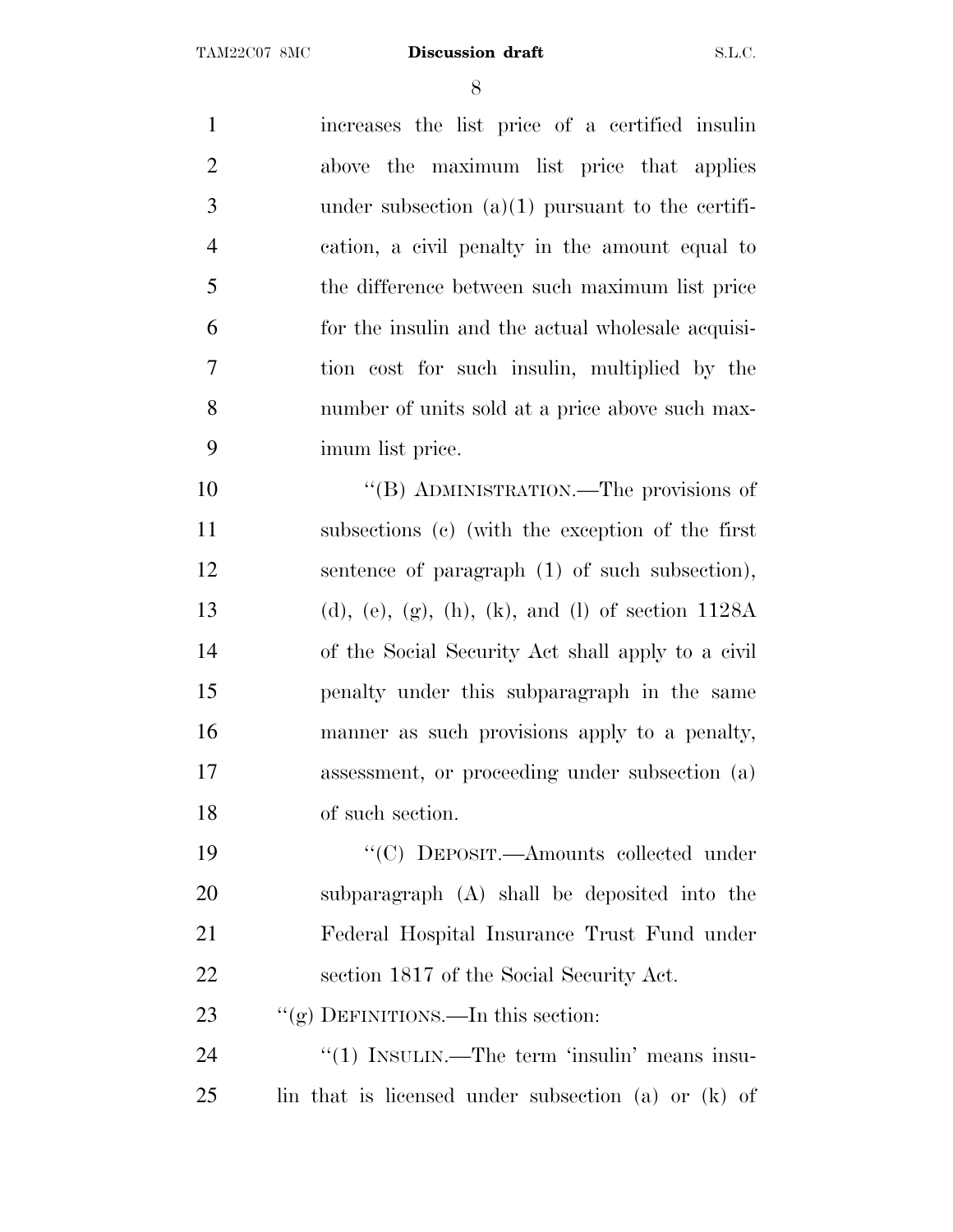| $\mathbf{1}$   | section 351 and continues to be marketed pursuant                   |
|----------------|---------------------------------------------------------------------|
| $\overline{2}$ | to such licensure.                                                  |
| 3              | "(2) LIST PRICE.—The term 'list price' has the                      |
| $\overline{4}$ | meaning given the term 'wholesale acquisition cost'                 |
| 5              | in section $1847A(c)(6)(B)$ of the Social Security                  |
| 6              | $Act."$ .                                                           |
| $\tau$         | (b) CONFORMING AMENDMENTS FOR DISCLOSURE                            |
| 8              | OF INFORMATION.—(1) Section $1927(b)(3)(D)$ of the So-              |
| 9              | cial Security Act $(42 \text{ U.S.C. } 1396r-8(b)(3)(D))$ is amend- |
| 10             | $ed$ —                                                              |
| 11             | $(A)$ in clause (iv), by striking "and" at the end;                 |
| 12             | $(B)$ in clause $(v)$ , by striking the period at the               |
| 13             | end and inserting "; and"; and                                      |
| 14             | (C) by inserting after clause (v) the following                     |
| 15             | new clause:                                                         |
| 16             | "(i) as the Secretary determines nec-                               |
| 17             | essary to carry out section 2796 of the                             |
| 18             | Public Health Service Act.".                                        |
| 19             | $(2)$ Section 1860D-12(b)(3)(D)(i) of the Social Secu-              |
| 20             | rity Act (42 U.S.C. 1395w-112(b)(3)(D)(i)) is amended               |
| 21             | by inserting ", or carrying out section 2796 of the Public          |
| 22             | Health Service Act" before the period at the end.                   |
| 23             | (3) Section $1860D-15(d)(2)(B)$ of the Social Secu-                 |
| 24             | rity Act (42 U.S.C. 1395w-115(d)(2)(B)) is amended by               |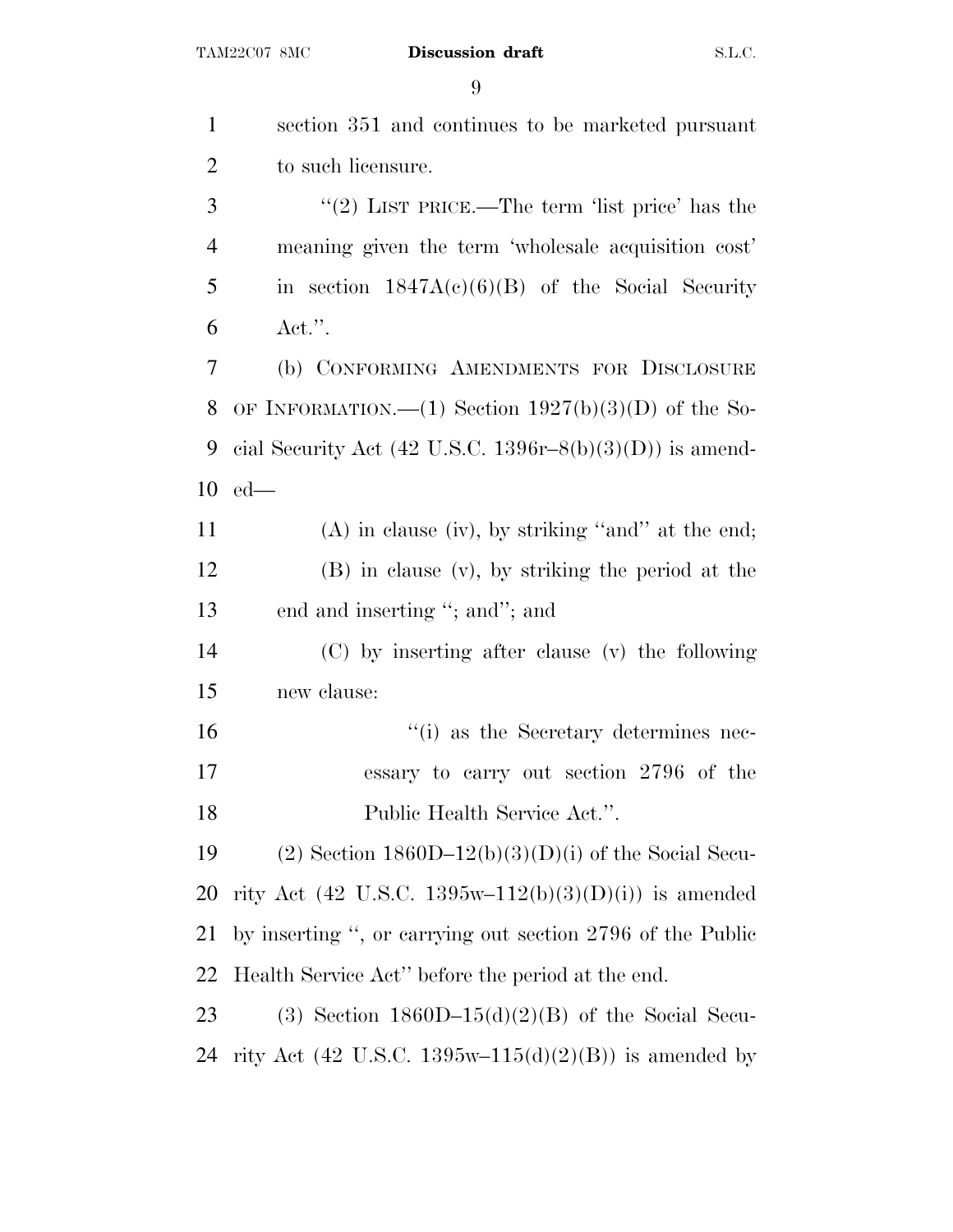inserting ''or section 2796 of the Public Health Service Act'' before the period at the end.

3 (4) Section  $1860D-15(f)(2)(A)(i)$  of the Social Secu-4 rity Act (42 U.S.C. 1395w–115 $(f)(2)(A)(i)$ ) is amended by inserting ''or section 2796 of the Public Health Service Act'' after ''this section''.

### **SEC. 102. PATIENT PROTECTIONS FOR PEOPLE WITH DIA-BETES.**

 (a) I<sup>N</sup> GENERAL.—Part D of title XXVII of the Pub- lic Health Service Act (42 U.S.C. 300gg–111 et seq.) is amended by adding at the end the following:

### **''SEC. 2799A–11. PATIENT PROTECTIONS FOR PEOPLE WITH DIABETES.**

 ''(a) I<sup>N</sup> GENERAL.—With respect to insulin for which a certification under section 2796 is in effect—

16 ''(1) a group health plan or a health insurance issuer offering group or individual health insurance coverage shall not, and shall ensure that any entity that provides pharmacy benefits management or other similar services under a contract or arrange- ment on behalf of such health plan or health insur- ance coverage does not, directly or indirectly, receive from a manufacturer of such insulin—

24 "(A) a price concession with respect to such insulin received by an enrollee in the plan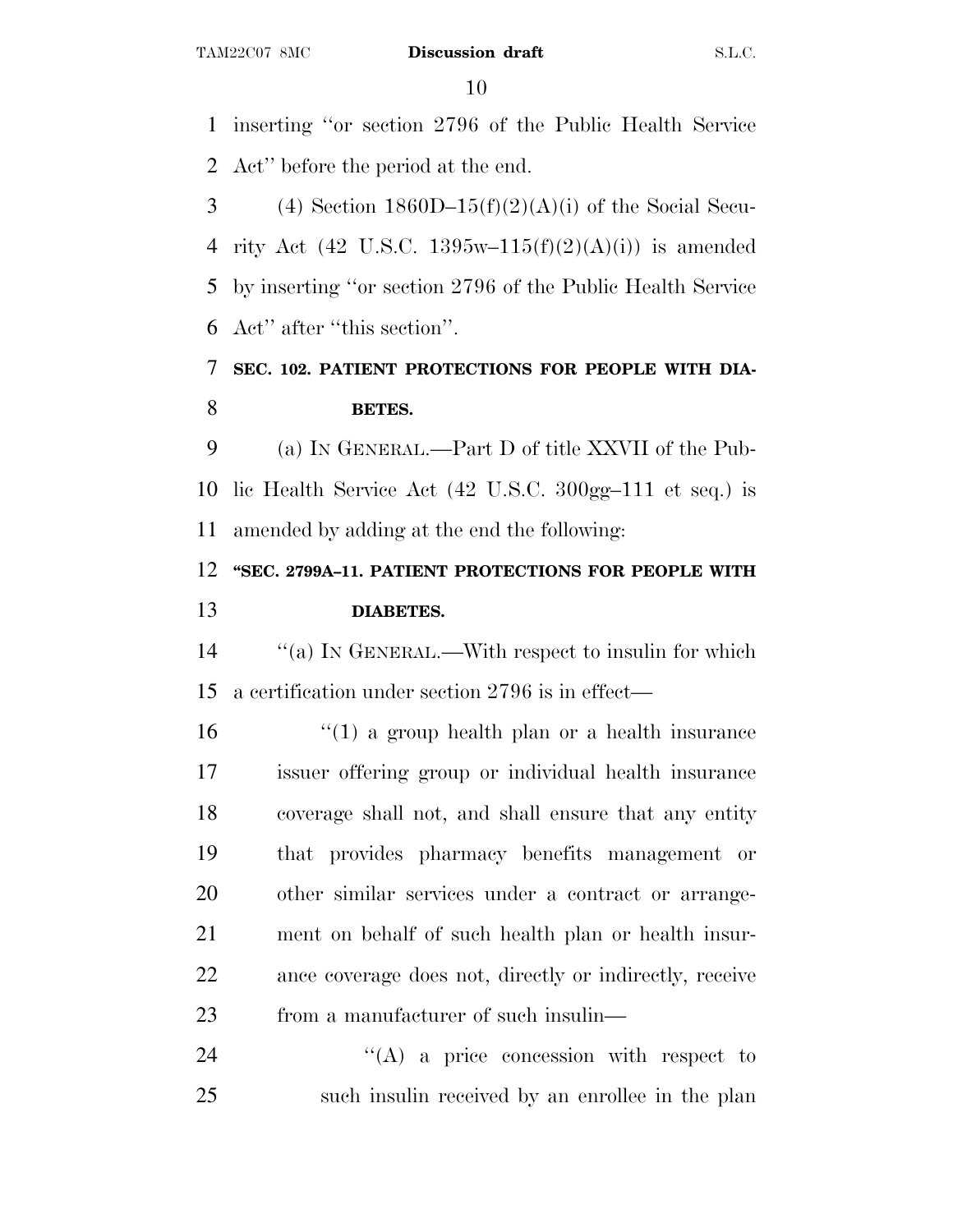| $\mathbf{1}$   | or coverage and covered by the plan or cov-             |
|----------------|---------------------------------------------------------|
| $\overline{2}$ | erage; or                                               |
| 3              | $\lq\lq (B)$ a price concession with respect to any     |
| $\overline{4}$ | other product that is tied in any way to the cov-       |
| 5              | erage of such insulin;                                  |
| 6              | $\lq(2)$ such insulin shall be treated as a selected    |
| 7              | insulin product for purposes of section 2799A-12;       |
| 8              | and                                                     |
| 9              | $(3)$ a group health plan, or health insurance          |
| 10             | issuer with respect to such coverage, shall not im-     |
| 11             | pose any prior authorization or other medical man-      |
| 12             | agement requirements, or other similar conditions on    |
| 13             | such insulin, except as clinically justified for safety |
| 14             | reasons, to ensure reasonable quantity limits and as    |
| 15             | specified by the Secretary.                             |
| 16             | "(b) DEFINITIONS.—In this section:                      |
| 17             | " $(1)$ INSULIN.—The term 'insulin' means insu-         |
| 18             | lin that is licensed under subsection (a) or (k) of     |
| 19             | section 351 and continues to be marketed pursuant       |
| 20             | to such licensure.                                      |
| 21             | "(2) LIST PRICE.—The term 'list price' has the          |
| 22             | meaning given the term 'wholesale acquisition cost'     |
| 23             | in section $1847A(c)(6)(B)$ of the Social Security Act. |
| 24             | "(3) PRICE CONCESSION.—The term 'price con-             |
| 25             | cession' means any discount, rebate, fee, or any        |
|                |                                                         |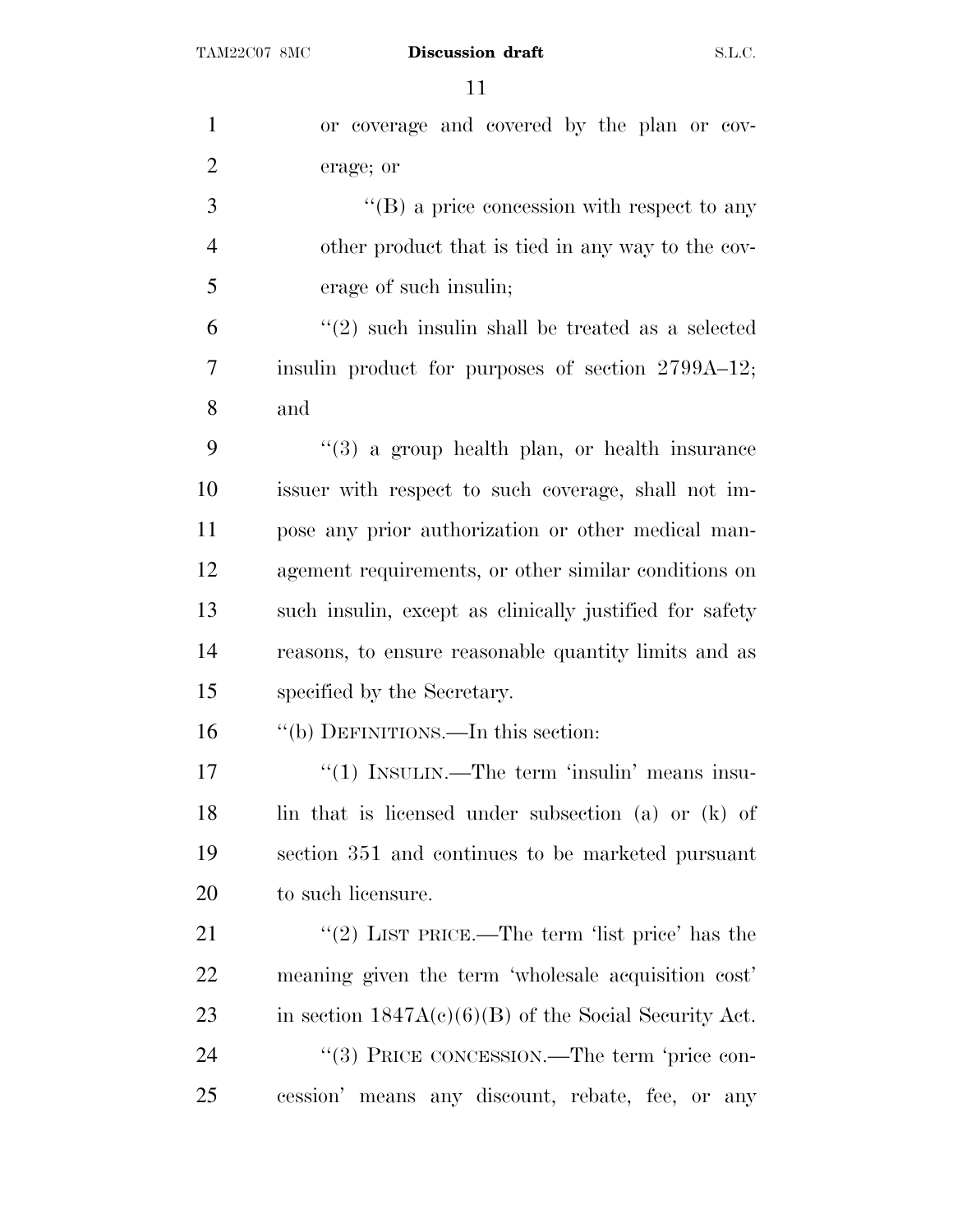other direct or indirect subsidy or remuneration that serves to reduce the cost of prescription drug costs incurred by the group health plan or health insur-ance coverage.''.

(b) ERISA.—

 (1) IN GENERAL.—Subpart B of part 7 of sub- title B of title I of the Employee Retirement Income Security Act of 1974 (29 U.S.C. 1185 et seq.) is amended by adding at the end the following:

 **''SEC. 726. PATIENT PROTECTIONS FOR PEOPLE WITH DIA-BETES.**

12 "(a) IN GENERAL.—With respect to insulin for which a certification under section 2796 of the Public Health Service Act is in effect—

 ''(1) a group health plan or a health insurance issuer offering group health insurance coverage shall not, and shall ensure that any entity that provides pharmacy benefits management or other similar services under a contract or arrangement on behalf of such health plan or health insurance coverage does not, directly or indirectly, receive from a manu-facturer of such insulin—

23 "(A) a price concession with respect to such insulin received by an enrollee in the plan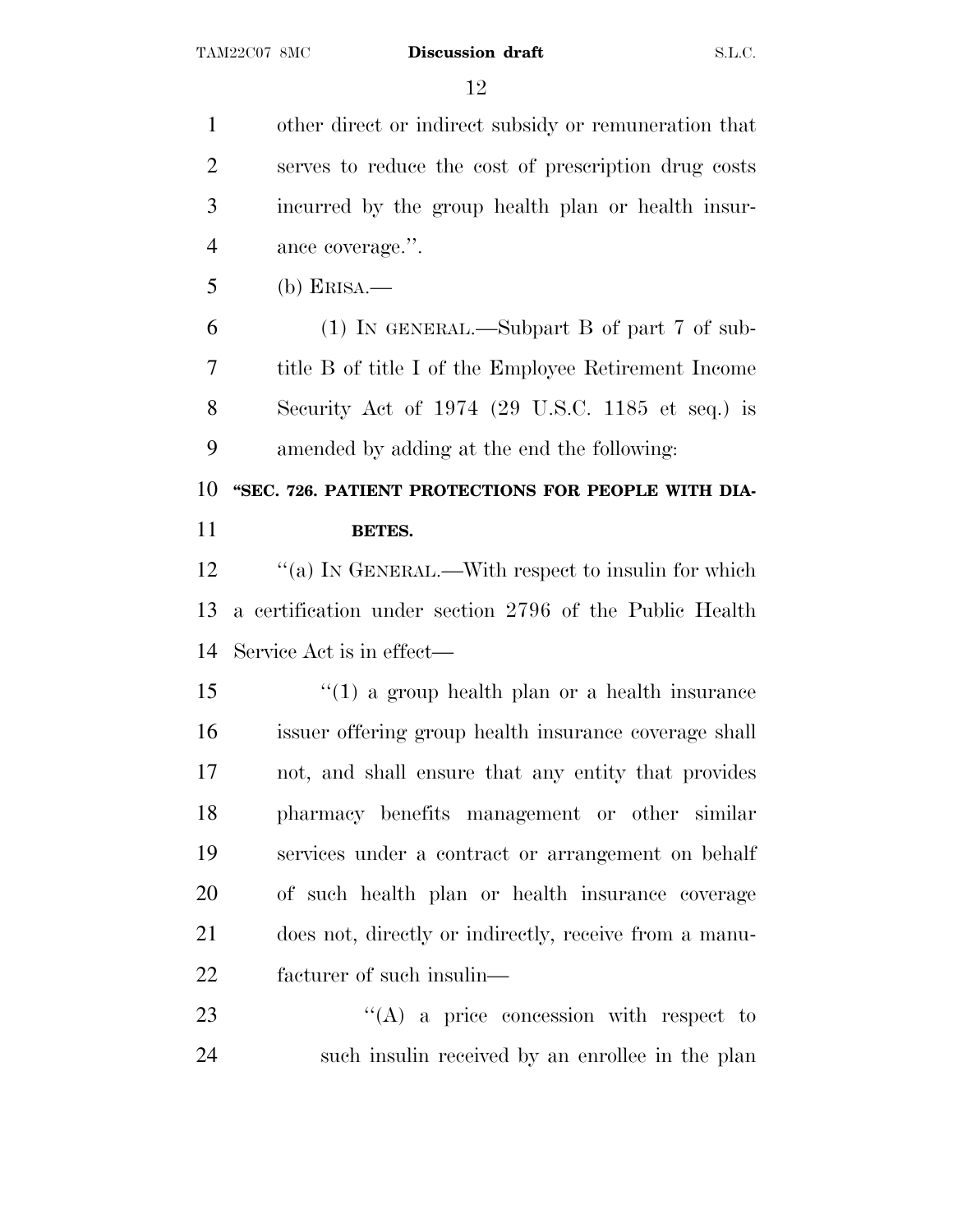| $\mathbf{1}$   | or coverage and covered by the plan or cov-                      |
|----------------|------------------------------------------------------------------|
| $\overline{2}$ | erage; or                                                        |
| 3              | $\lq\lq (B)$ a price concession with respect to any              |
| $\overline{4}$ | other product that is tied in any way to the cov-                |
| 5              | erage of such insulin;                                           |
| 6              | $(2)$ such insulin shall be treated as a selected                |
| 7              | insulin product for purposes of section 727; and                 |
| 8              | $(3)$ a group health plan, or health insurance                   |
| 9              | issuer with respect to such coverage, shall not im-              |
| 10             | pose any prior authorization or medical management               |
| 11             | requirements, or other similar conditions on such in-            |
| 12             | sulin, except as clinically justified for safety reasons,        |
| 13             | to ensure reasonable quantity limits and as specified            |
| 14             | by the Secretary.                                                |
| 15             | "(b) DEFINITIONS.—In this section:                               |
| 16             | "(1) INSULIN.—The term 'insulin' means insu-                     |
| 17             | lin that is licensed under subsection (a) or (k) of              |
| 18             | section 351 of the Public Health Service Act (42                 |
| 19             | U.S.C. 262) and continues to be marketed pursuant                |
| 20             | to such licensure.                                               |
| 21             | "(2) LIST PRICE.—The term 'list price' has the                   |
| 22             | meaning given the term 'wholesale acquisition cost'              |
| 23             | in section $1847A(c)(6)(B)$ of the Social Security Act           |
| 24             | $(42 \text{ U.S.C. } 1395\text{w} - 3\text{(c)}(6)(\text{B}))$ . |
|                |                                                                  |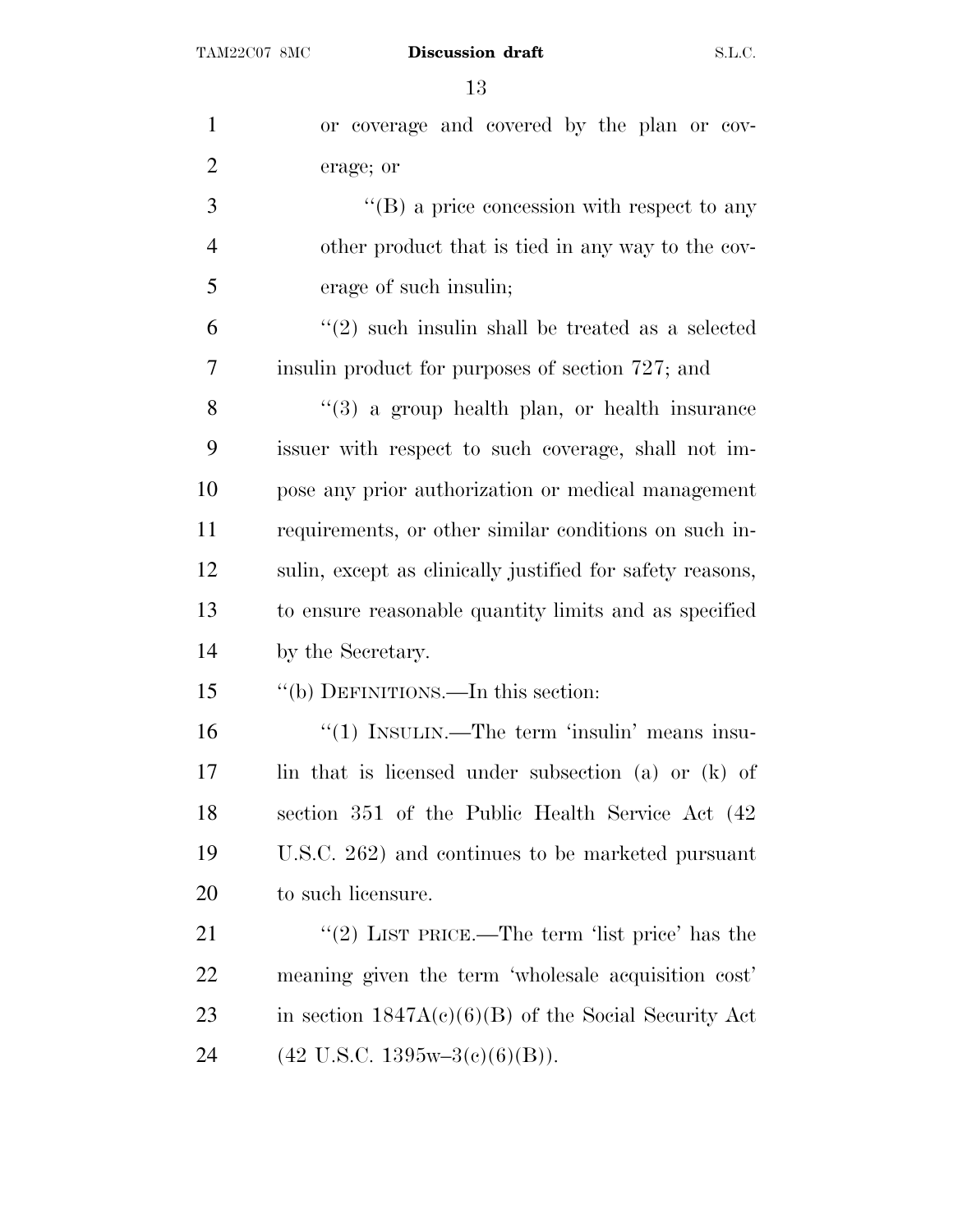1 ''(3) PRICE CONCESSION.—The term 'price con- cession' means any discount, rebate, fee, or any other direct or indirect subsidy or remuneration that serves to reduce the cost of prescription drug costs incurred by the group health plan or health insur- ance coverage.''. (2) CLERICAL AMENDMENT.—The table of con- tents in section 1 of the Employee Retirement In- come Security Act of 1974 (29 U.S.C. 1001 et seq.) is amended by inserting after the item relating to section 725 the following: ''Sec. 726. Patient Protections for People with Diabetes.''. (c) INTERNAL REVENUE CODE.— (1) IN GENERAL.—Subchapter B of chapter 100 of the Internal Revenue Code of 1986 is amend- ed by adding at the end the following new section: **''SEC. 9826. PATIENT PROTECTIONS FOR PEOPLE WITH DIA- BETES.** 18 "(a) IN GENERAL.—With respect to insulin for which a certification under section 2796 of the Public Health Service Act is in effect— 21 ''(1) a group health plan shall not, and shall ensure that any entity that provides pharmacy bene- fits management or other similar services under a contract or arrangement on behalf of such health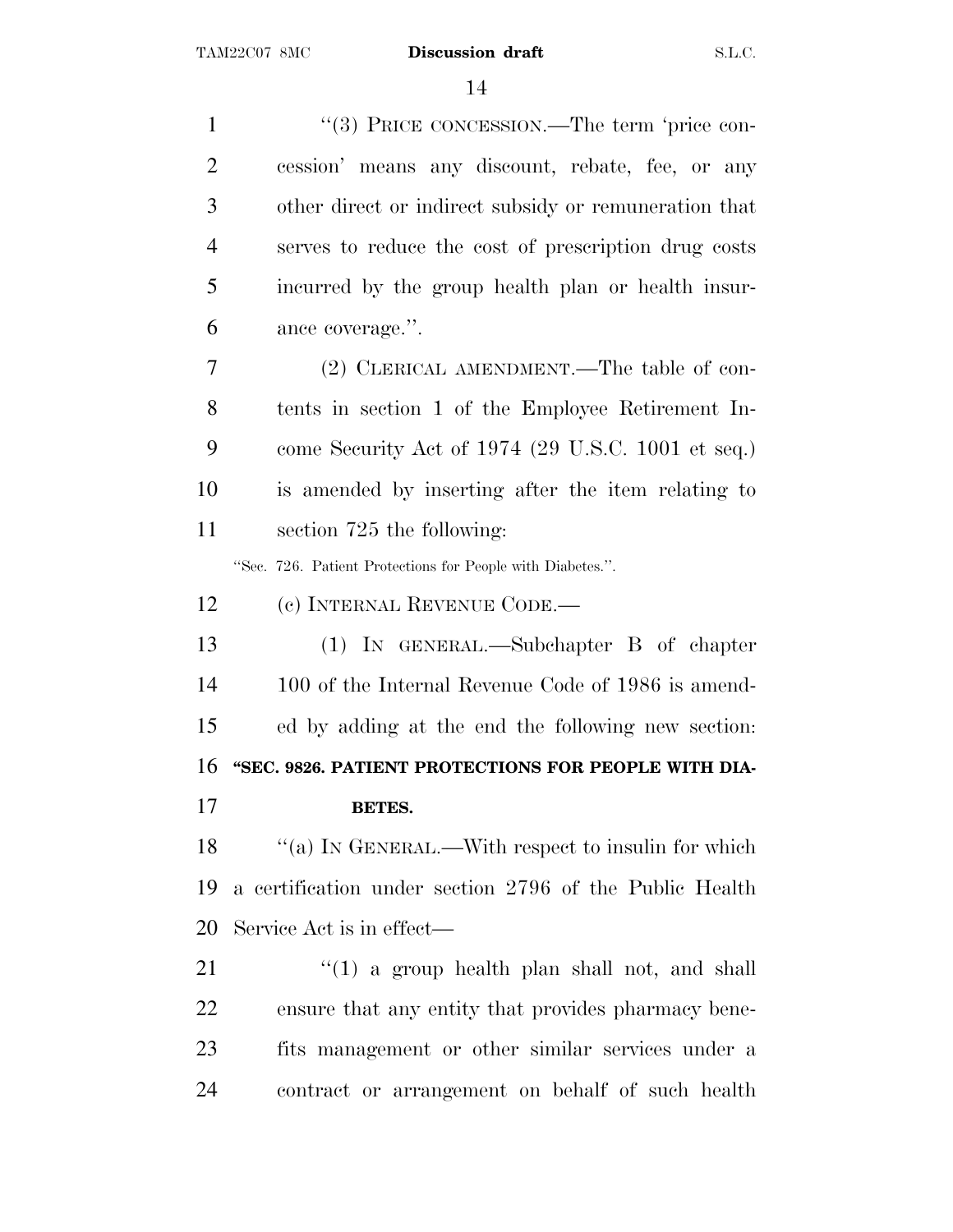| $\mathbf{1}$   | plan does not, directly or indirectly, receive from a       |
|----------------|-------------------------------------------------------------|
| $\overline{2}$ | manufacturer of such insulin—                               |
| 3              | $\lq\lq$ a price concession with respect to                 |
| $\overline{4}$ | such insulin received by an enrollee in the plan            |
| 5              | and covered by the plan; or                                 |
| 6              | $\lq\lq (B)$ a price concession with respect to any         |
| 7              | other product that is tied in any way to the cov-           |
| 8              | erage of such insulin;                                      |
| 9              | $\cdot\cdot(2)$ such insulin shall be treated as a selected |
| 10             | insulin product for purposes of section 9827; and           |
| 11             | $\lq(3)$ a group health plan shall not impose any           |
| 12             | prior authorization or other medical management re-         |
| 13             | quirements, or other similar conditions on such insu-       |
| 14             | lin, except as clinically justified for safety reasons,     |
| 15             | to ensure reasonable quantity limits and as specified       |
| 16             | by the Secretary.                                           |
| 17             | "(b) DEFINITIONS.—In this section:                          |
| 18             | "(1) INSULIN.—The term 'insulin' means insu-                |
| 19             | lin that is licensed under subsection (a) or (k) of         |
| 20             | section 351 of the Public Health Service Act (42)           |
| 21             | U.S.C. 262) and continues to be marketed pursuant           |
| 22             | to such licensure.                                          |
| 23             | "(2) LIST PRICE.—The term 'list price' has the              |
| 24             | meaning given the term 'wholesale acquisition cost'         |
|                |                                                             |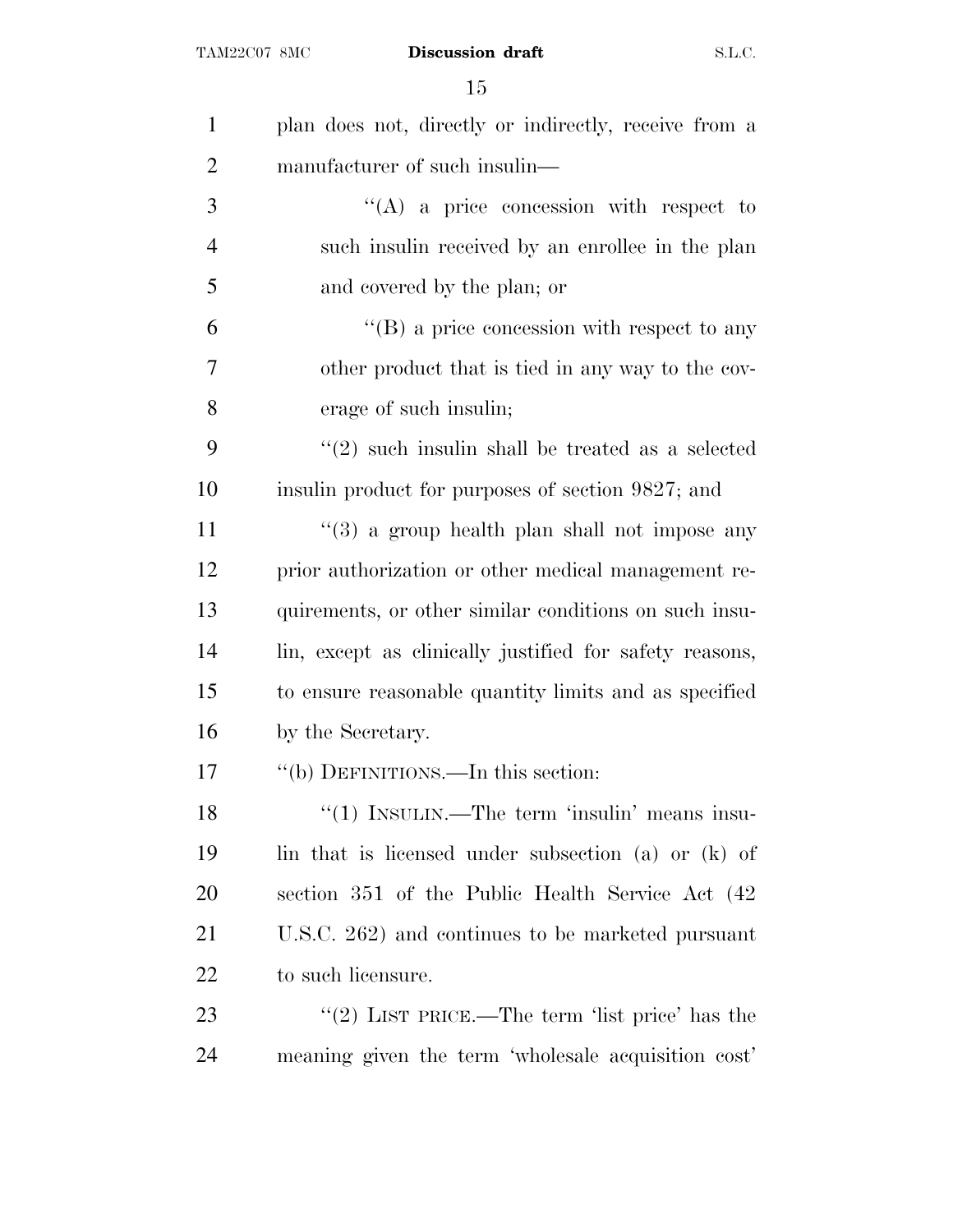| in section $1847(c)(6)(B)$ of the Social Security Act            |
|------------------------------------------------------------------|
| $(42 \text{ U.S.C. } 1395\text{w} - 3\text{(c)}(6)(\text{B}))$ . |
| "(3) PRICE CONCESSION.—The term 'price con-                      |
| cession' means any discount, rebate, fee, or any                 |
| other direct or indirect subsidy or remuneration that            |
| serves to reduce the cost of prescription drug costs             |
| incurred by the group health plan.".                             |
| (2) CLERICAL AMENDMENT.—The table of sec-                        |
| tions for subchapter B of chapter 100 of such Code               |
| is amended by adding at the end the following new                |
| item:                                                            |
| "Sec. 9826. Patient Protections for People with Diabetes.".      |
| (d) APPLICATION.—The amendments made by sub-                     |
| sections (a), (b), and (c) shall apply beginning on January      |
| 1, 2024.                                                         |
| SEC. 103. REQUIREMENTS WITH RESPECT TO COST-SHAR-                |
| ING FOR CERTAIN INSULIN PRODUCTS.                                |
| (a) IN GENERAL.—Part D of title XXVII of the Pub-                |
| lic Health Service Act (42 U.S.C. 300gg-111 et seq.), as         |
| amended by section $102(a)$ , is further amended by adding       |
| at the end the following:                                        |
| "SEC. 2799A-12. REQUIREMENTS WITH RESPECT TO COST-               |
| SHARING FOR CERTAIN INSULIN PRODUCTS.                            |
| "(a) IN GENERAL.—For plan years beginning on or                  |
| after January 1, 2023, a group health plan or health in-         |
|                                                                  |

surance issuer offering group or individual health insur-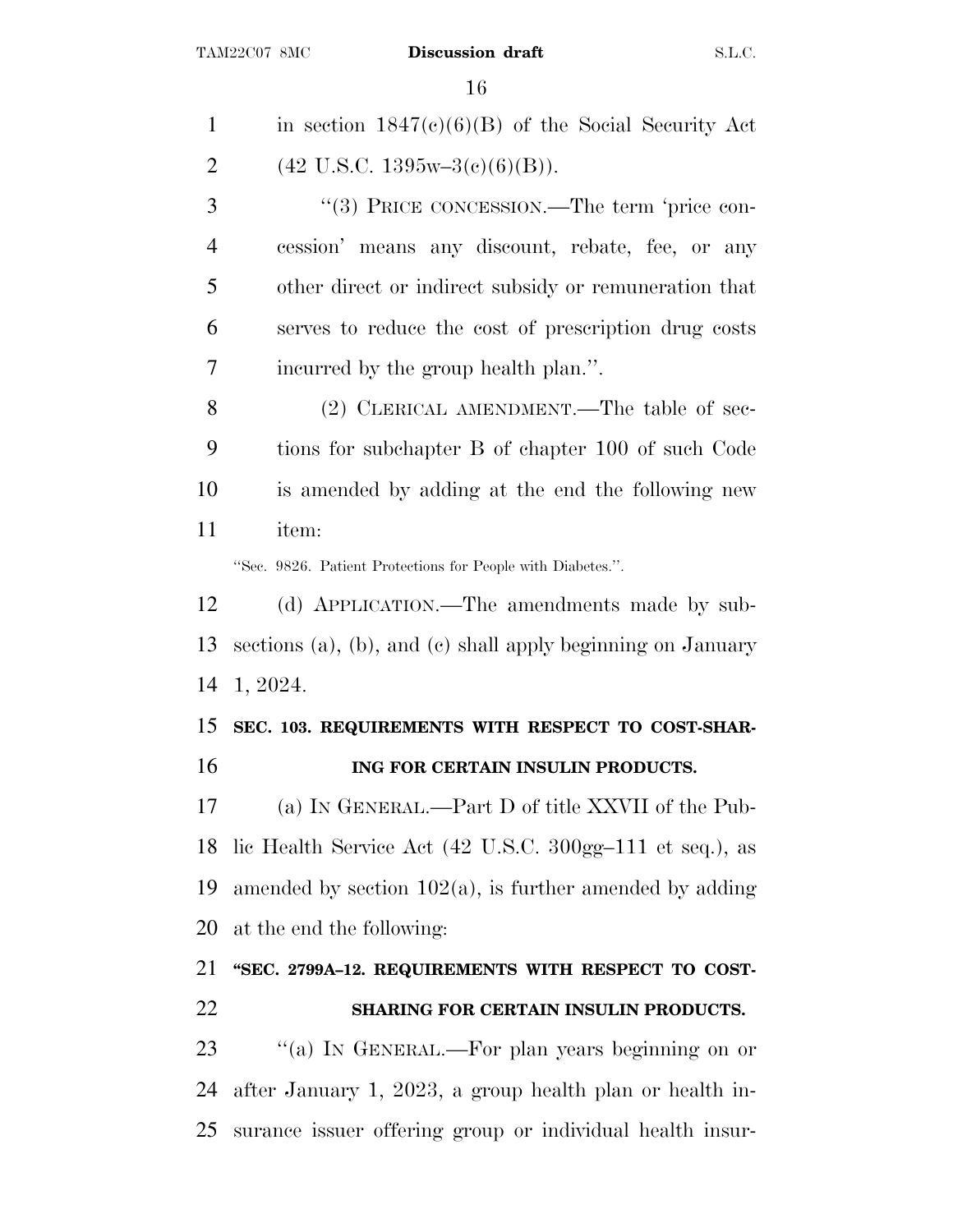| $\mathbf{1}$   | ance coverage shall provide coverage of selected insulin |
|----------------|----------------------------------------------------------|
| $\overline{2}$ | products, and with respect to such products, shall not—  |
| 3              | $\lq(1)$ apply any deductible; or                        |
| $\overline{4}$ | $"(2)$ impose any cost-sharing requirements in           |
| 5              | excess of the lesser of, per 30-day supply—              |
| 6              | "(A) $$35;$ or                                           |
| 7              | "(B) the amount equal to $25$ percent of                 |
| 8              | the negotiated price of the selected insulin prod-       |
| 9              | uct net of all price concessions received by or on       |
| 10             | behalf of the plan or coverage, including price          |
| 11             | concessions received by or on behalf of third-           |
| 12             | party entities providing services to the plan or         |
| 13             | coverage, such as pharmacy benefit manage-               |
| 14             | ment services or third party administrators.             |
| 15             | "(b) DEFINITIONS.—In this section:                       |
| 16             | "(1) SELECTED INSULIN PRODUCTS.-                         |
| 17             | "(A) IN GENERAL.—The term 'selected in-                  |
| 18             | sulin products'—                                         |
| 19             | "(i) means for any plan year begin-                      |
| 20             | ning on or after January 1, 2023, at least               |
| 21             | one of each dosage form (such as vial, pen,              |
| 22             | or inhaler dosage forms) of each different               |
| 23             | type (such as rapid-acting, short-acting, in-            |
| 24             | termediate-acting, long-acting, and pre-                 |
| 25             | mixed) of insulin, when such form is li-                 |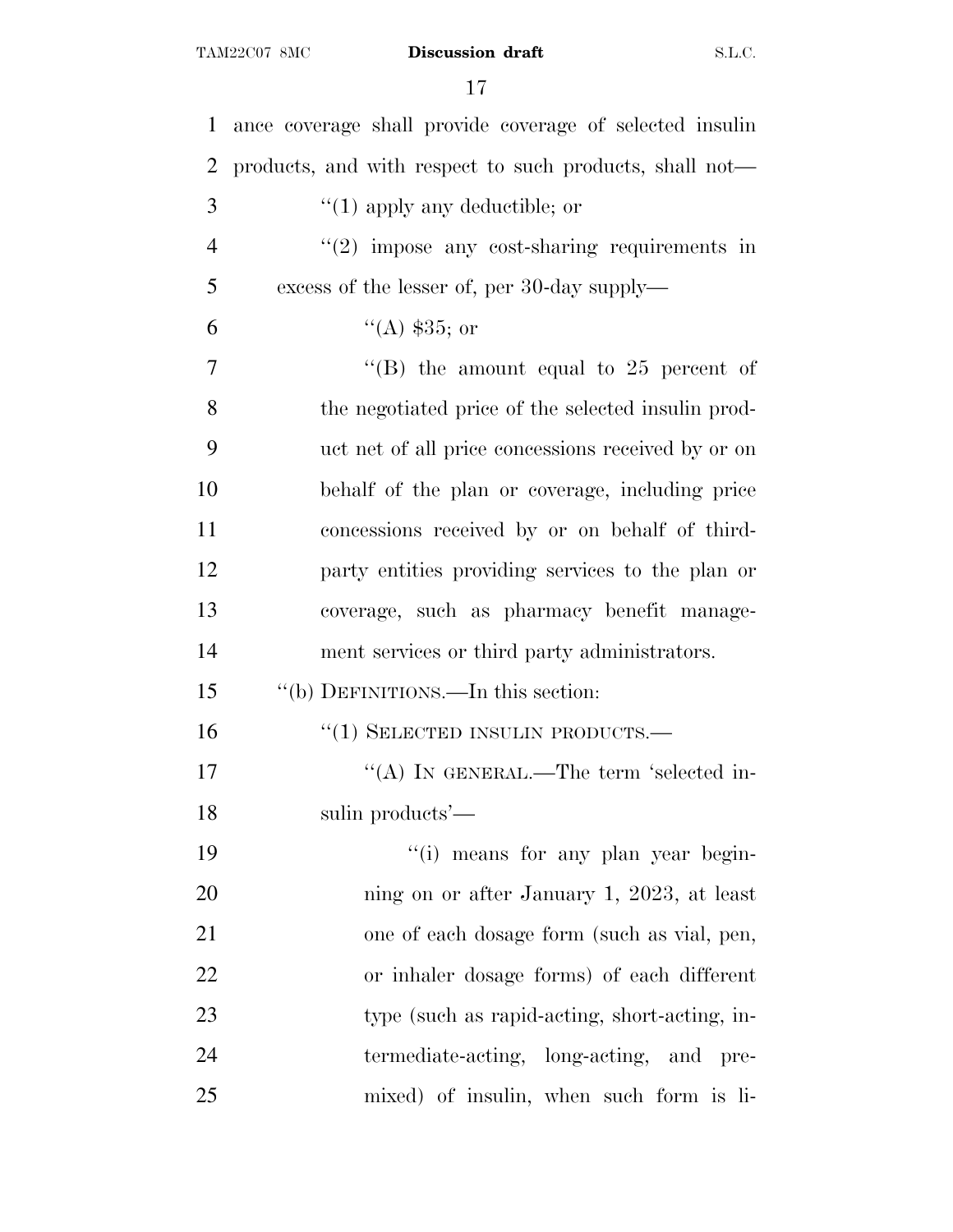| $\mathbf{1}$   | censed and marketed, as selected by the     |
|----------------|---------------------------------------------|
| $\overline{2}$ | group health plan or health insurance       |
| 3              | issuer;                                     |
| $\overline{4}$ | "(ii) notwithstanding clause (i), for       |
| 5              | any plan year beginning on or after Janu-   |
| 6              | ary 1, 2024, includes—                      |
| $\overline{7}$ | $\lq\lq$ (I) all insulins for which a cer-  |
| 8              | tification under section 2796 is in ef-     |
| 9              | fect; and                                   |
| 10             | $\lq\lq$ (II) any insulin for which a cer-  |
| 11             | tification under such section 2796 was      |
| 12             | in effect during the plan year, but         |
| 13             | was decertified under sub-<br>which         |
| 14             | section (e) of such section during the      |
| 15             | plan year, but only with respect to in-     |
| 16             | dividuals who were enrolled in the          |
| 17             | plan or coverage before such decerti-       |
| 18             | fication.                                   |
| 19             | "(B) CLARIFICATIONS.—                       |
| 20             | "(i) CERTIFIED INSULIN.—Insulin de-         |
| 21             | scribed in subparagraph $(A)(ii)$ may be    |
| 22             | used to meet the requirement of subpara-    |
| 23             | graph $(A)(i)$ for the dosage form and type |
| 24             | of such insulin.                            |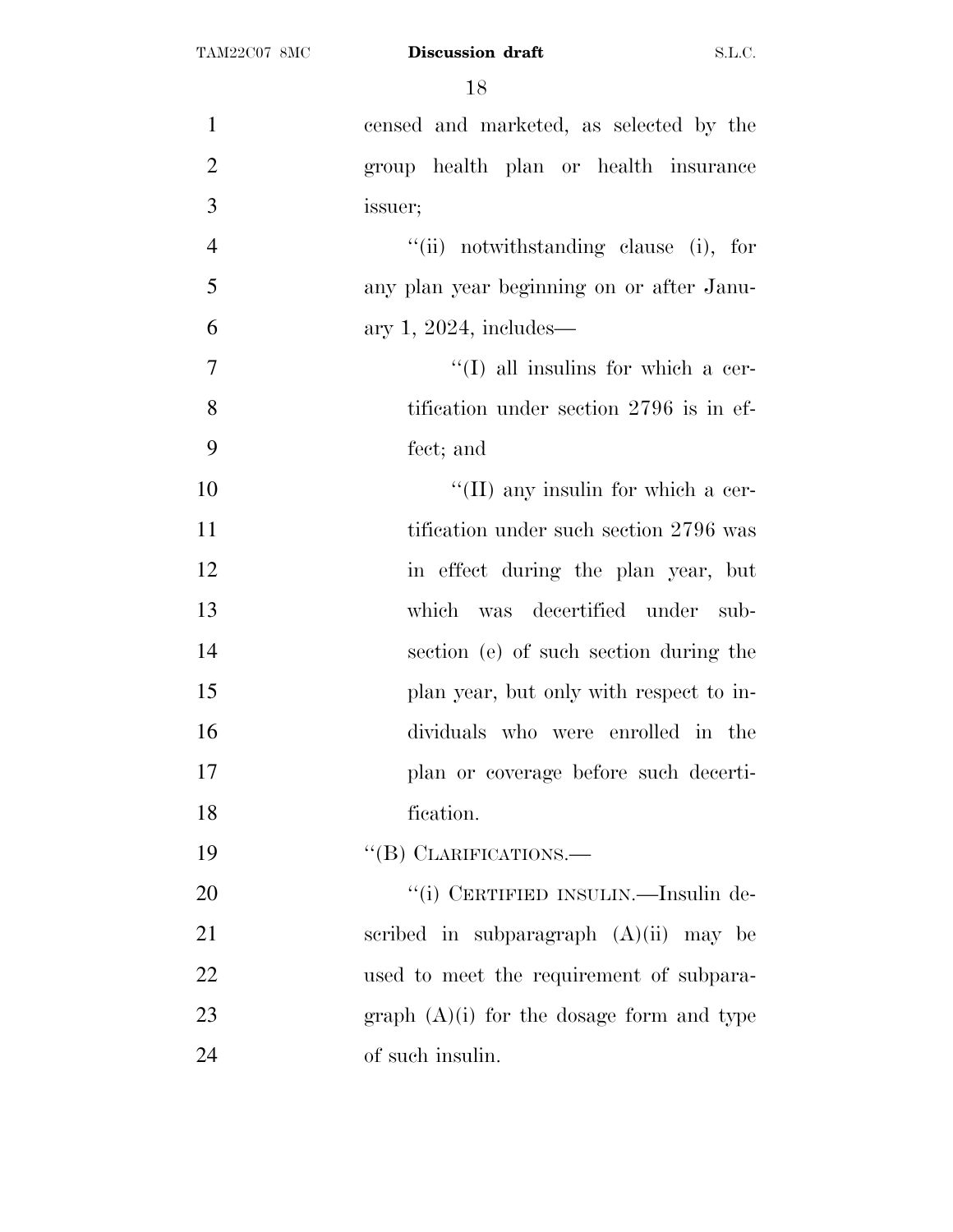| $\mathbf{1}$   | "(ii) PRE-MIXED INSULIN.—A pre-                                |
|----------------|----------------------------------------------------------------|
| $\overline{2}$ | mixed insulin product is an insulin product                    |
| 3              | for purposes of subparagraph $(A)(i)$ only if                  |
| $\overline{4}$ | the product contains only insulin, and is                      |
| 5              | not mixed with any non-insulin product.                        |
| 6              | "(2) INSULIN.—The term 'insulin' means insu-                   |
| 7              | lin that is licensed under subsection (a) or (k) of            |
| 8              | section 351 and continues to be marketed pursuant              |
| 9              | to such licensure.                                             |
| 10             | "(c) OUT-OF-NETWORK PROVIDERS.—Nothing in                      |
| 11             | this section requires a plan or issuer that has a network      |
| 12             | of providers to provide benefits for selected insulin prod-    |
| 13             | ucts described in this section that are delivered by an out-   |
| 14             | of-network provider, or precludes a plan or issuer that has    |
| 15             | a network of providers from imposing higher cost-sharing       |
| 16             | than the levels specified in subsection (a) for selected insu- |
| 17             | lin products described in this section that are delivered      |
|                | 18 by an out-of-network provider.                              |
| 19             | "(d) RULE OF CONSTRUCTION.—Subsection (a) shall                |
| 20             | not be construed to require coverage of, or prevent a group    |
| 21             | health plan or health insurance coverage from imposing         |
| 22             | cost-sharing other than the levels specified in subsection     |
| 23             | (a) on, insulin products that are not selected insulin prod-   |
|                |                                                                |

ucts, to the extent that such coverage is not otherwise re-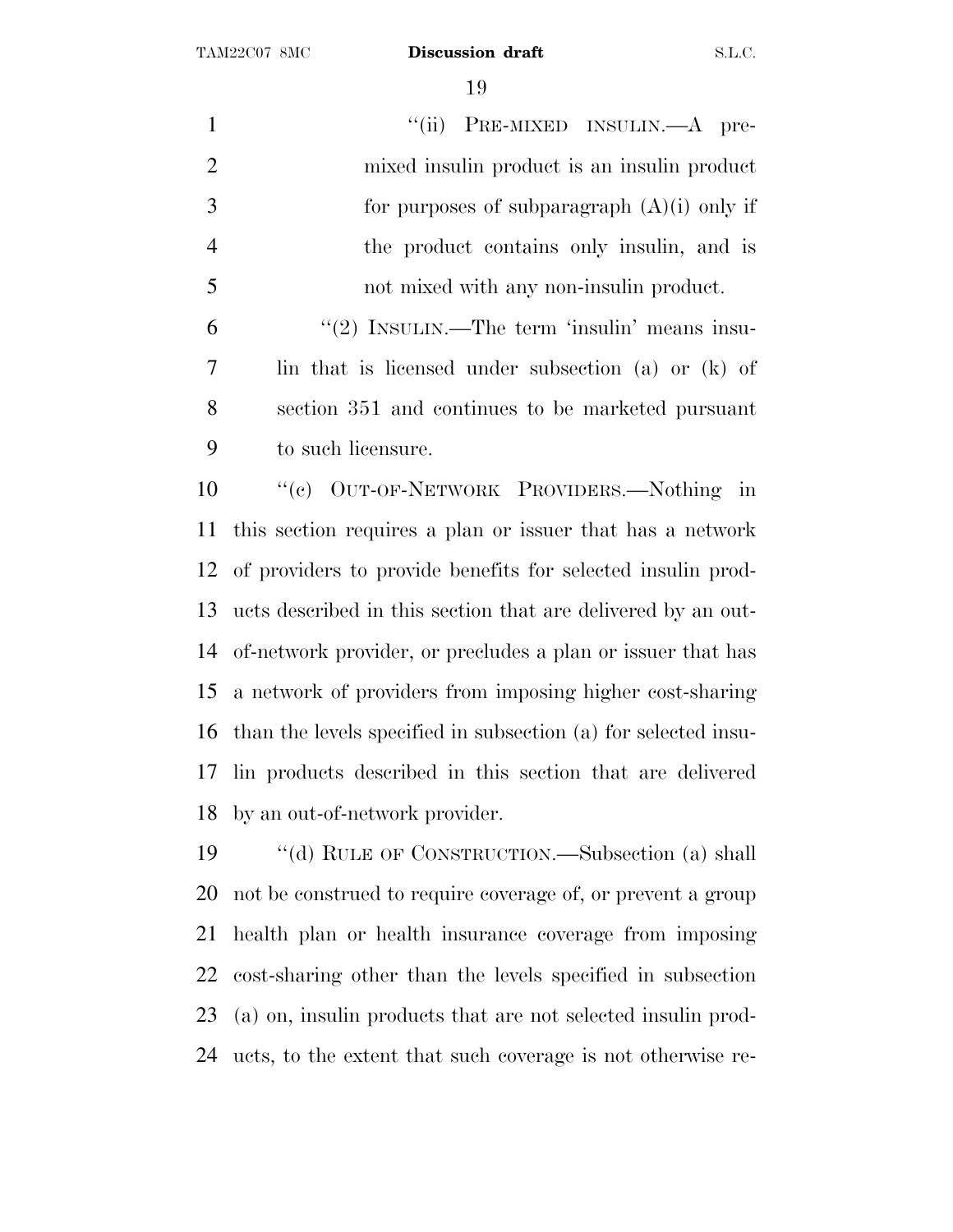quired and such cost-sharing is otherwise permitted under Federal and applicable State law.

 ''(e) APPLICATION OF COST-SHARING TOWARDS DEDUCTIBLES AND OUT-OF-POCKET MAXIMUMS.—Any cost-sharing payments made pursuant to subsection (a)(2) shall be counted toward any deductible or out-of-pocket maximum that applies under the plan or coverage.''.

 (b) N<sup>O</sup> EFFECT ON OTHER COST-SHARING.—Section 1302(d)(2) of the Patient Protection and Affordable Care 10 Act  $(42 \text{ U.S.C. } 18022(d)(2))$  is amended by adding at the end the following new subparagraph:

12 "(D) SPECIAL RULE RELATING TO INSU- LIN COVERAGE.—The exemption of coverage of selected insulin products (as defined in section 2799A–12(b) of the Public Health Service Act) from the application of any deductible pursuant 17 to section  $2799A-12(a)(1)$  of such Act, section 727(a)(1) of the Employee Retirement Income 19 Security Act of 1974, or section  $9827(a)(1)$  of the Internal Revenue Code of 1986 shall not be considered when determining the actuarial value of a qualified health plan under this sub-section.''.

 (c) COVERAGE OF CERTAIN INSULIN PRODUCTS UNDER CATASTROPHIC PLANS.—Section 1302(e) of the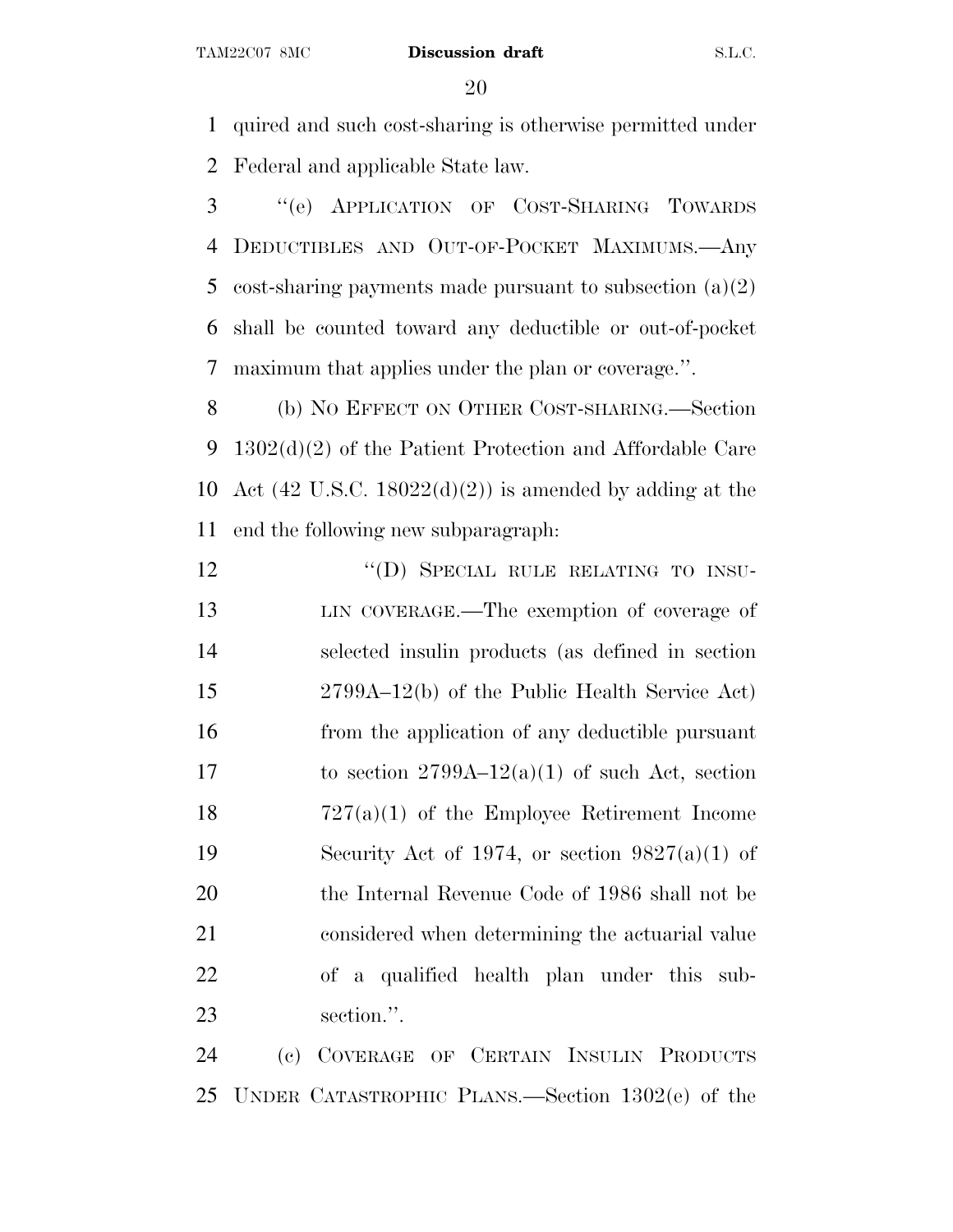Patient Protection and Affordable Care Act (42 U.S.C. 18022(e)) is amended by adding at the end the following: 3 "(4) COVERAGE OF CERTAIN INSULIN PROD- UCTS.— 5 "(A) IN GENERAL.—Notwithstanding para-6 graph  $(1)(B)(i)$ , a health plan described in paragraph (1) shall provide coverage of selected insulin products, in accordance with section 2799A–12 of the Public Health Service Act, be- fore an enrolled individual has incurred, during the plan year, cost-sharing expenses in an amount equal to the annual limitation in effect 13 under subsection (c)(1) for the plan year.  $((B)$  TERMINOLOGY.—For purposes of subparagraph (A)—  $\frac{1}{10}$  the term 'selected insulin prod- ucts' has the meaning given such term in section 2799A–12(b) of the Public Health Service Act; and  $\frac{1}{1}$  the requirements of section 21 2799A–12 of such Act shall be applied by deeming each reference in such section to 'individual health insurance coverage' to be a reference to a plan described in para-

25 graph  $(1)$ .".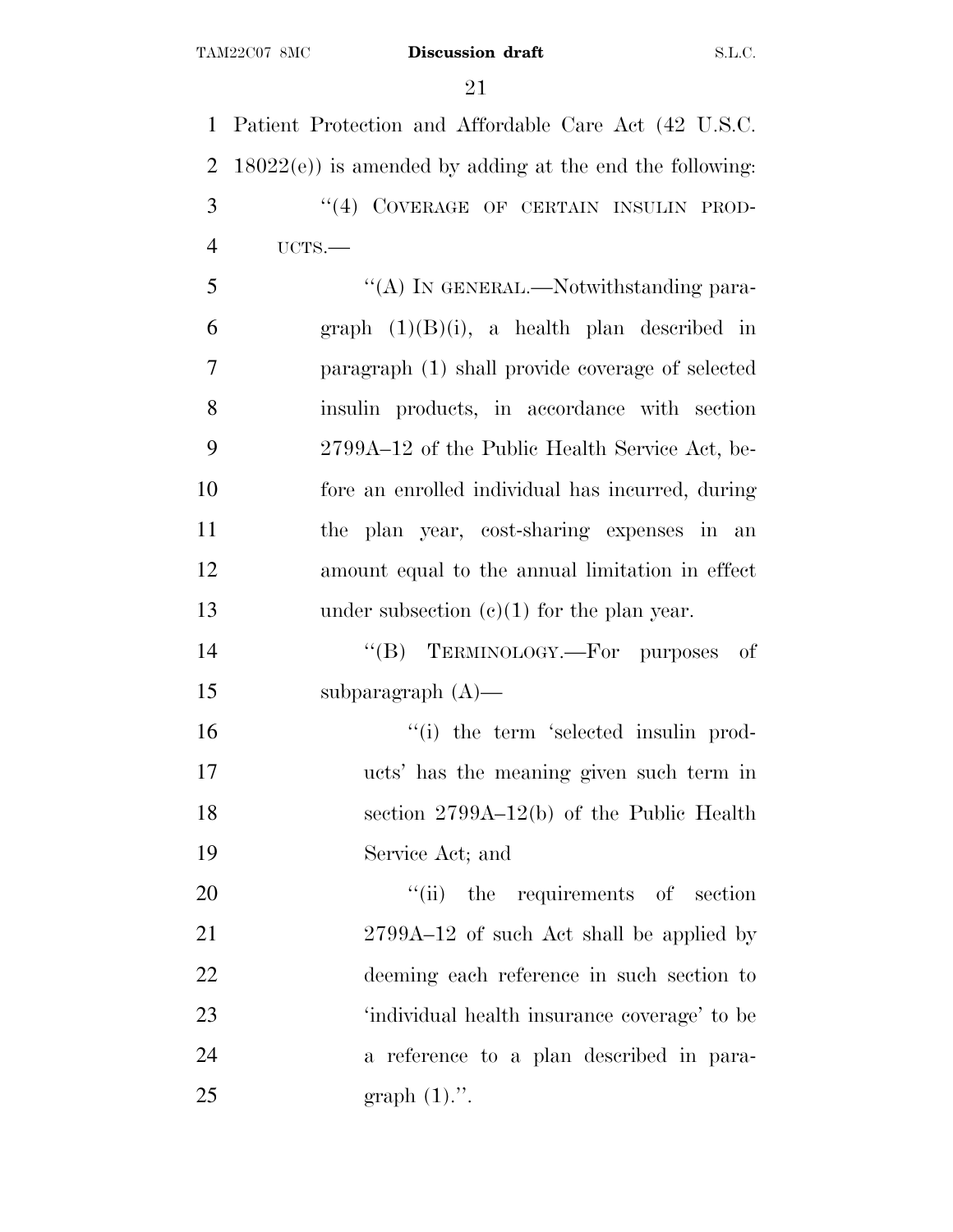(d) ERISA.— (1) IN GENERAL.—Subpart B of part 7 of sub- title B of title I of the Employee Retirement Income Security Act of 1974 (29 U.S.C. 1185 et seq.), as amended by section 102(b), is further amended by adding at the end the following: **''SEC. 727. REQUIREMENTS WITH RESPECT TO COST-SHAR- ING FOR CERTAIN INSULIN PRODUCTS.** ''(a) I<sup>N</sup> GENERAL.—For plan years beginning on or after January 1, 2023, a group health plan or health in- surance issuer offering group health insurance coverage shall provide coverage of selected insulin products, and with respect to such products, shall not—  $\frac{1}{2}$  (1) apply any deductible; or ''(2) impose any cost-sharing requirements in excess of the lesser of, per 30-day supply—  $"({\rm A})$  \$35; or 18 ''(B) the amount equal to 25 percent of the negotiated price of the selected insulin prod- uct net of all price concessions received by or on behalf of the plan or coverage, including price concessions received by or on behalf of third- party entities providing services to the plan or coverage, such as pharmacy benefit manage-ment services or third party administrators.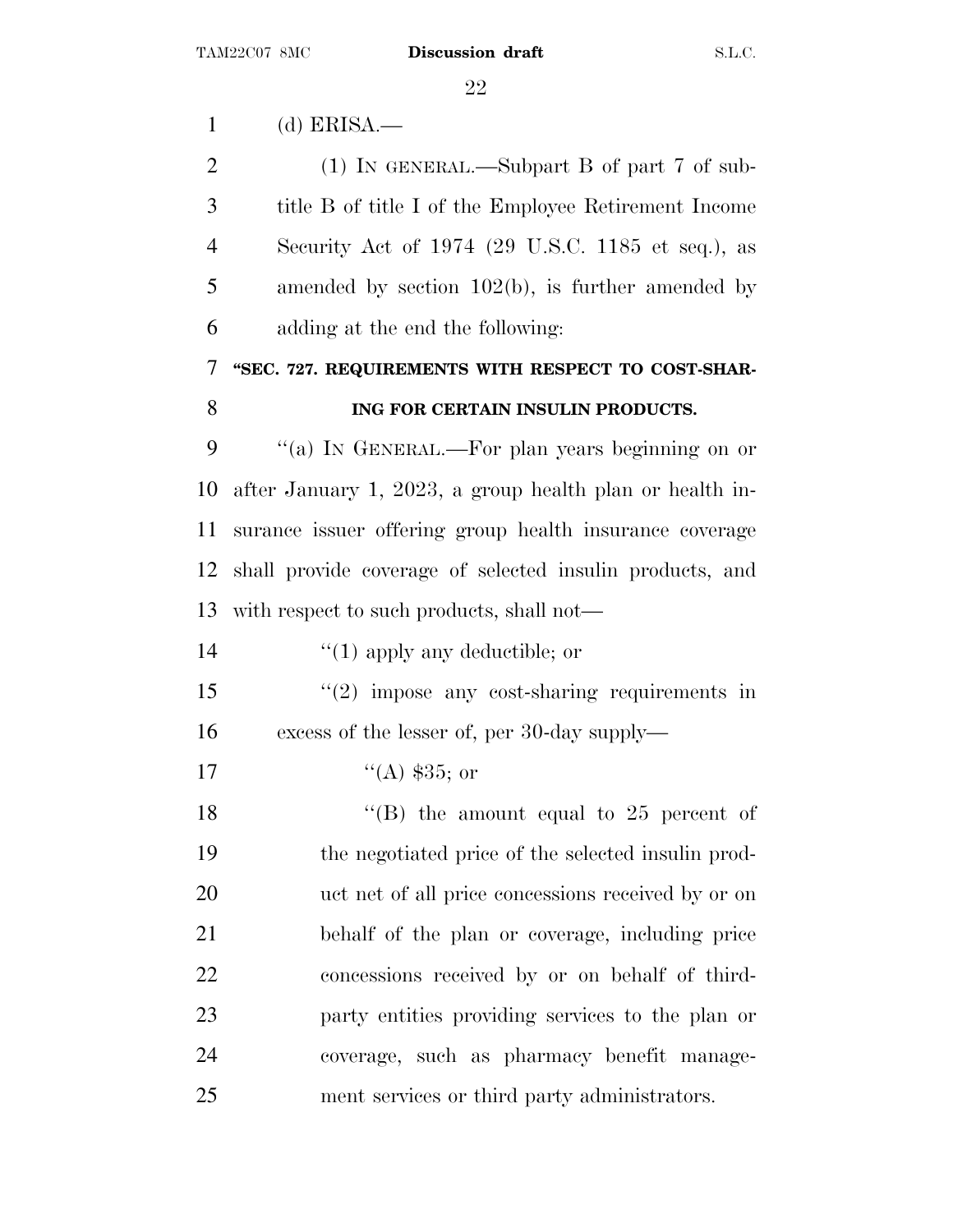| $\mathbf{1}$   | "(b) DEFINITIONS.—In this section:            |
|----------------|-----------------------------------------------|
| $\overline{2}$ | $``(1)$ SELECTED INSULIN PRODUCTS.—           |
| 3              | "(A) IN GENERAL.—The term 'selected in-       |
| $\overline{4}$ | sulin products'—                              |
| 5              | "(i) means for any plan year begin-           |
| 6              | ning on or after January 1, 2023, at least    |
| $\overline{7}$ | one of each dosage form (such as vial, pen,   |
| 8              | or inhaler dosage forms) of each different    |
| 9              | type (such as rapid-acting, short-acting, in- |
| 10             | termediate-acting, long-acting, and pre-      |
| 11             | mixed) of insulin, when such form is li-      |
| 12             | censed and marketed, as selected by the       |
| 13             | group health plan or health insurance         |
| 14             | issuer; and                                   |
| 15             | "(ii) notwithstanding clause (i), for         |
| 16             | any plan year beginning on or after Janu-     |
| 17             | ary 1, 2024, includes—                        |
| 18             | $\lq\lq$ (I) all insulins for which a cer-    |
| 19             | tification under section 2796 of the          |
| 20             | Public Health Service Act is in effect;       |
| 21             | and                                           |
| 22             | "(II) any insulin for which a cer-            |
| 23             | tification under such section 2796 was        |
| 24             | in effect during the plan year, but           |
| 25             | decertified under<br>which<br>was<br>sub-     |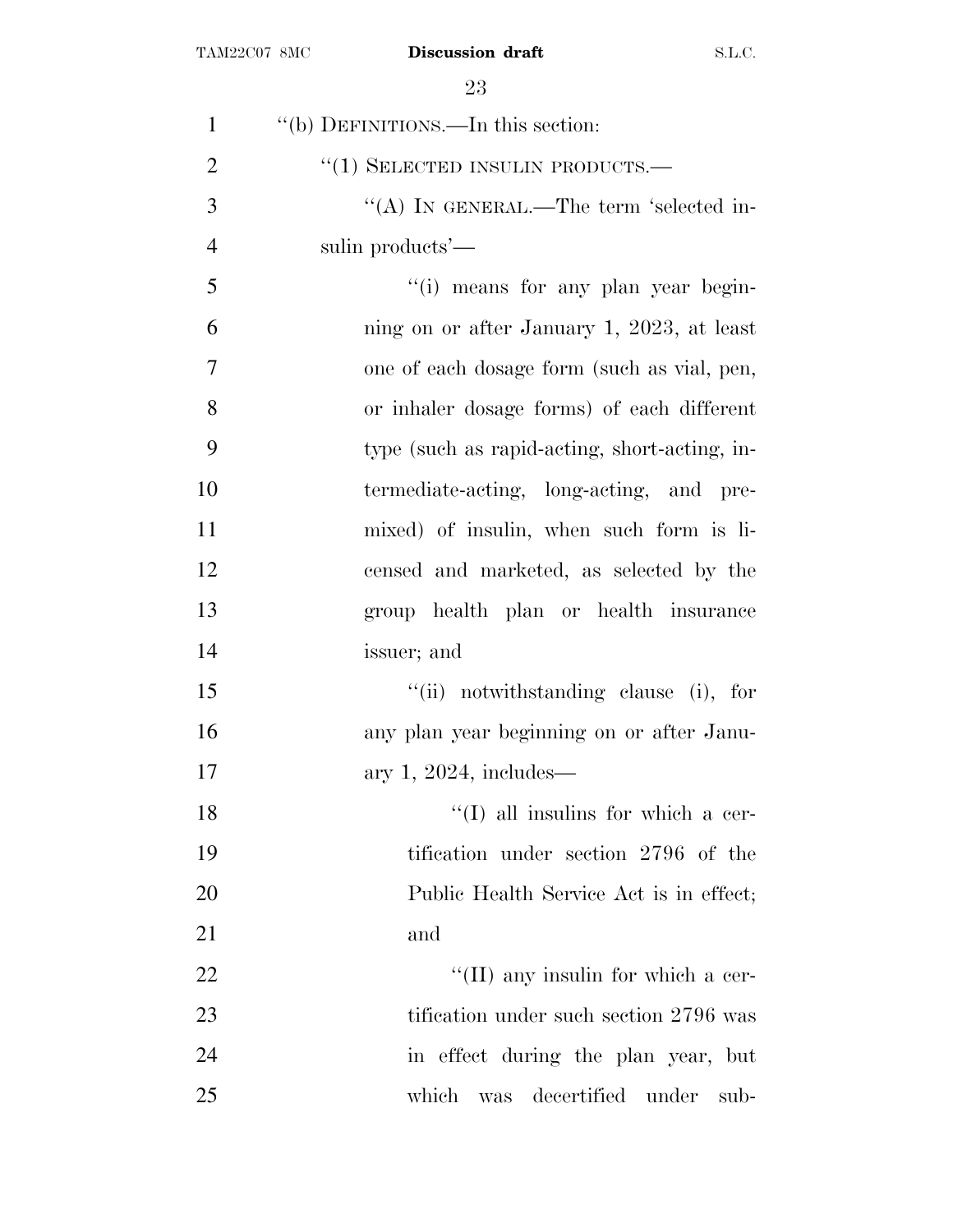| $\mathbf{1}$   | section (e) of such section during the                       |
|----------------|--------------------------------------------------------------|
| $\overline{2}$ | plan year, but only with respect to in-                      |
| 3              | dividuals who were enrolled in the                           |
| $\overline{4}$ | plan or coverage before such decerti-                        |
| 5              | fication.                                                    |
| 6              | "(B) CLARIFICATIONS.—                                        |
| $\tau$         | "(i) CERTIFIED INSULIN.—Insulin de-                          |
| 8              | scribed in subparagraph $(A)(ii)$ may be                     |
| 9              | used to meet the requirement of subpara-                     |
| 10             | graph $(A)(i)$ for the dosage form and type                  |
| 11             | of such insulin.                                             |
| 12             | "(ii) PRE-MIXED INSULIN.—A pre-                              |
| 13             | mixed insulin product is an insulin product                  |
| 14             | for purposes of subparagraph $(A)(i)$ only if                |
| 15             | the product contains only insulin, and is                    |
| 16             | not mixed with any non-insulin product.                      |
| 17             | "(2) INSULIN.—The term 'insulin' means insu-                 |
| 18             | lin that is licensed under subsection (a) or (k) of          |
| 19             | section 351 of the Public Health Service Act (42)            |
| 20             | U.S.C. 262) and continues to be marketed pursuant            |
| 21             | to such licensure.                                           |
| 22             | "(c) OUT-OF-NETWORK PROVIDERS.—Nothing in                    |
| 23             | this section requires a plan or issuer that has a network    |
| 24             | of providers to provide benefits for selected insulin prod-  |
| 25             | ucts described in this section that are delivered by an out- |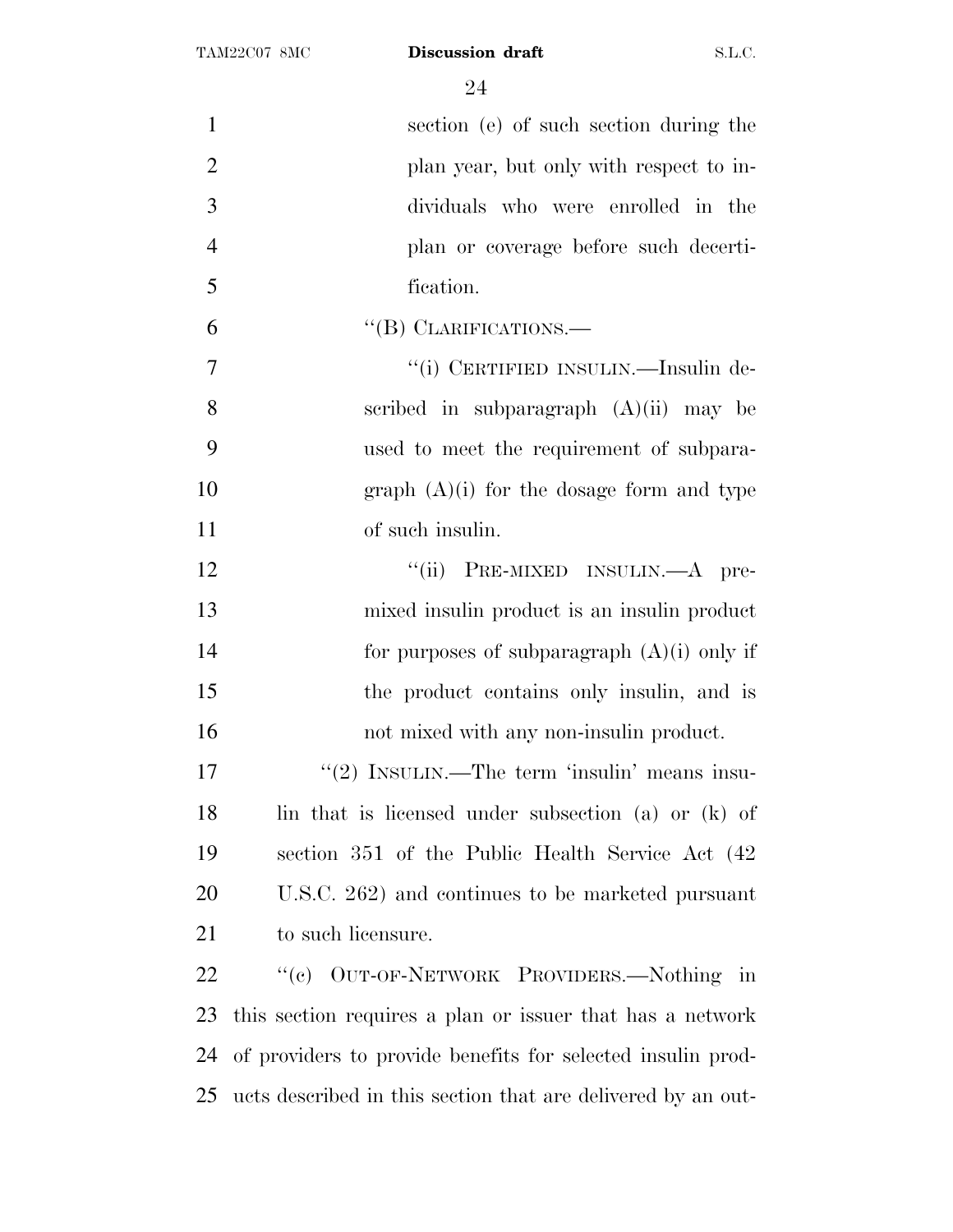of-network provider, or precludes a plan or issuer that has a network of providers from imposing higher cost-sharing than the levels specified in subsection (a) for selected insu- lin products described in this section that are delivered by an out-of-network provider.

 ''(d) RULE OF CONSTRUCTION.—Subsection (a) shall not be construed to require coverage of, or prevent a group health plan or health insurance coverage from imposing cost-sharing other than the levels specified in subsection (a) on, insulin products that are not selected insulin prod- ucts, to the extent that such coverage is not otherwise re- quired and such cost-sharing is otherwise permitted under Federal and applicable State law.

 ''(e) APPLICATION OF COST-SHARING TOWARDS DEDUCTIBLES AND OUT-OF-POCKET MAXIMUMS.—Any 16 cost-sharing payments made pursuant to subsection  $(a)(2)$  shall be counted toward any deductible or out-of-pocket maximum that applies under the plan or coverage.''.

 (2) CLERICAL AMENDMENT.—The table of con- tents in section 1 of the Employee Retirement In- come Security Act of 1974 (29 U.S.C. 1001 et seq.), 22 as amended by section  $102(b)(2)$ , is further amend- ed by inserting after the item relating to section 726 the following:

<sup>&#</sup>x27;'Sec. 727. Requirements with respect to cost-sharing for certain insulin products.''.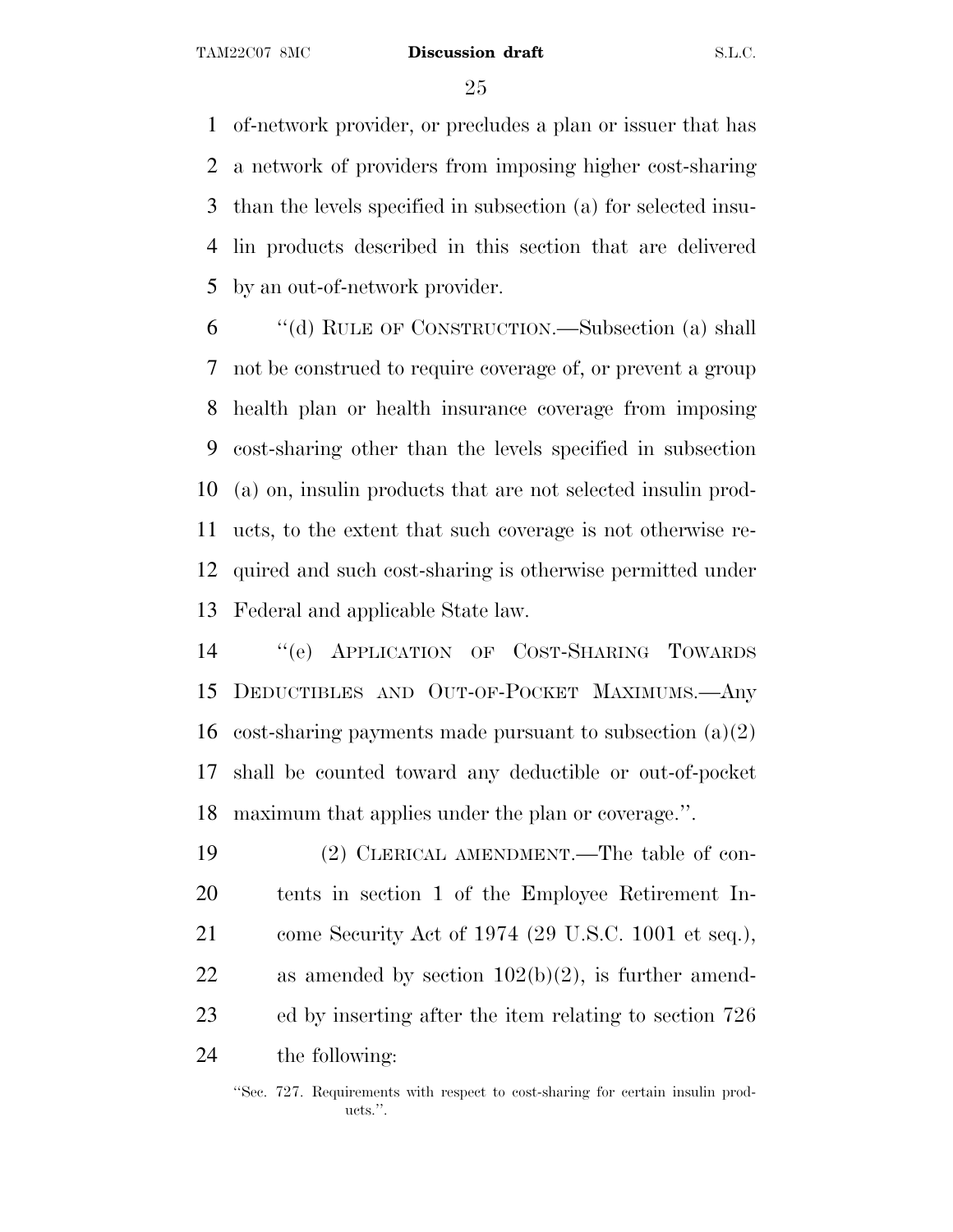| $\mathbf{1}$   | (e) INTERNAL REVENUE CODE.                                 |
|----------------|------------------------------------------------------------|
| $\overline{2}$ | $(1)$ IN GENERAL.—Subchapter B of chapter                  |
| 3              | 100 of the Internal Revenue Code of 1986, as               |
| $\overline{4}$ | amended by section $102(c)$ , is further amended by        |
| 5              | adding at the end the following new section:               |
| 6              | "SEC. 9827. REQUIREMENTS WITH RESPECT TO COST-SHAR-        |
| 7              | ING FOR CERTAIN INSULIN PRODUCTS.                          |
| 8              | "(a) IN GENERAL.—For plan years beginning on or            |
| 9              | after January 1, 2023, a group health plan shall provide   |
| 10             | coverage of selected insulin products, and with respect to |
| 11             | such products, shall not—                                  |
| 12             | $\lq(1)$ apply any deductible; or                          |
| 13             | $"(2)$ impose any cost-sharing requirements in             |
| 14             | excess of the lesser of, per 30-day supply—                |
| 15             | $(4)$ \$35; or                                             |
| 16             | "(B) the amount equal to $25$ percent of                   |
| 17             | the negotiated price of the selected insulin prod-         |
| 18             | uct net of all price concessions received by or on         |
| 19             | behalf of the plan, including price concessions            |
| 20             | received by or on behalf of third-party entities           |
| 21             | providing services to the plan, such as phar-              |
| 22             | macy benefit management services or third                  |
| 23             | party administrators.                                      |
| 24             | "(b) DEFINITIONS.—In this section:                         |
| 25             | $``(1)$ SELECTED INSULIN PRODUCTS.—                        |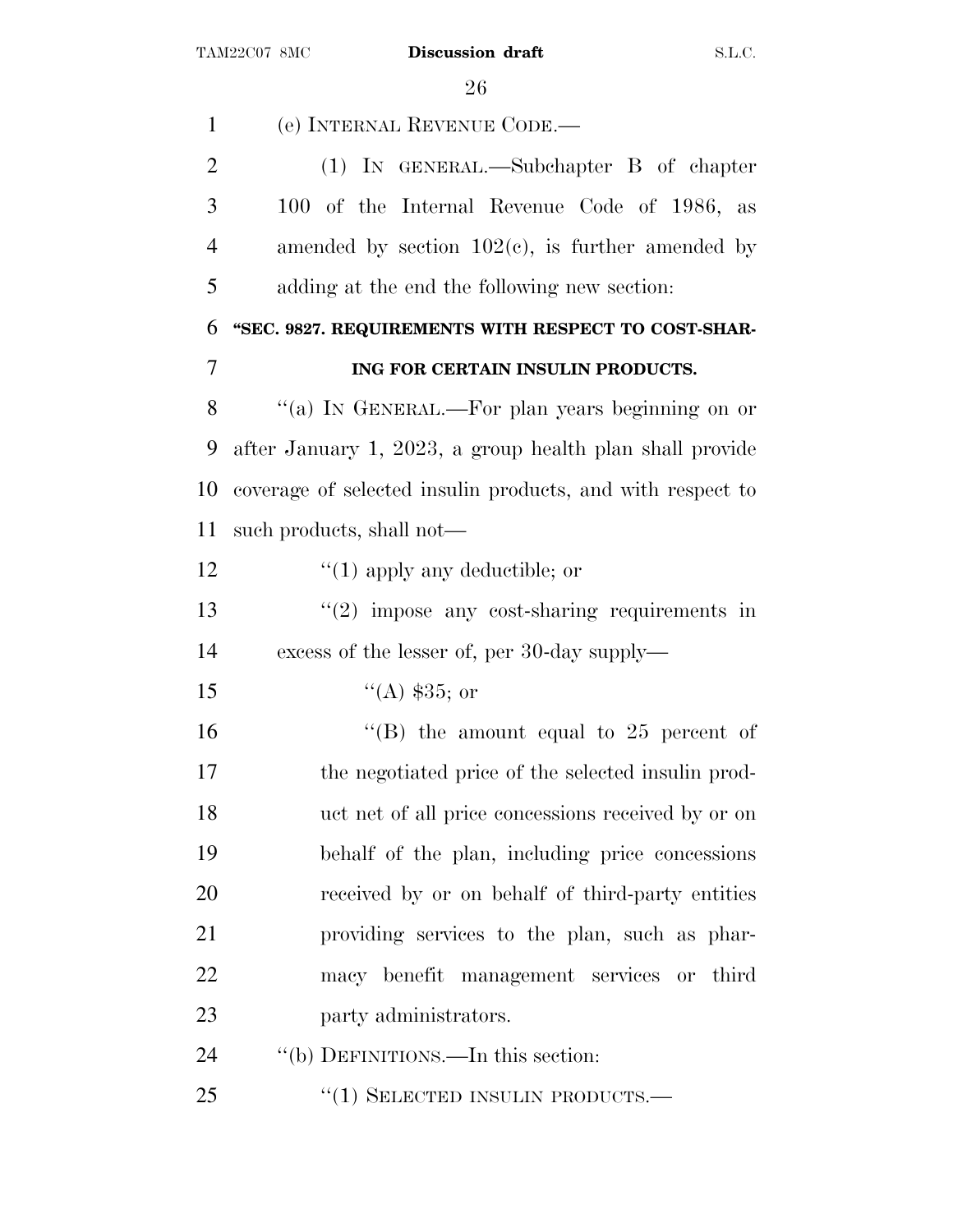| $\mathbf{1}$   | "(A) IN GENERAL.—The term 'selected in-       |
|----------------|-----------------------------------------------|
| $\overline{2}$ | sulin products'—                              |
| 3              | "(i) means for any plan year begin-           |
| $\overline{4}$ | ning on or after January 1, 2023, at least    |
| 5              | one of each dosage form (such as vial, pen,   |
| 6              | or inhaler dosage forms) of each different    |
| $\overline{7}$ | type (such as rapid-acting, short-acting, in- |
| 8              | termediate-acting, long-acting, and pre-      |
| 9              | mixed) of insulin, when such form is li-      |
| 10             | censed and marketed, as selected by the       |
| 11             | group health plan; and                        |
| 12             | "(ii) notwithstanding clause (i), for         |
| 13             | any plan year beginning on or after Janu-     |
| 14             | ary 1, 2024, includes—                        |
| 15             | $\lq\lq$ (I) all insulins for which a cer-    |
| 16             | tification under section 2796 of the          |
| 17             | Public Health Service Act is in effect;       |
| 18             | and                                           |
| 19             | "(II) any insulin for which a cer-            |
| <b>20</b>      | tification under such section 2796 was        |
| 21             | in effect during the plan year, but           |
| 22             | was decertified under<br>which<br>sub-        |
| 23             | section (e) of such section during the        |
| 24             | plan year, but only with respect to in-       |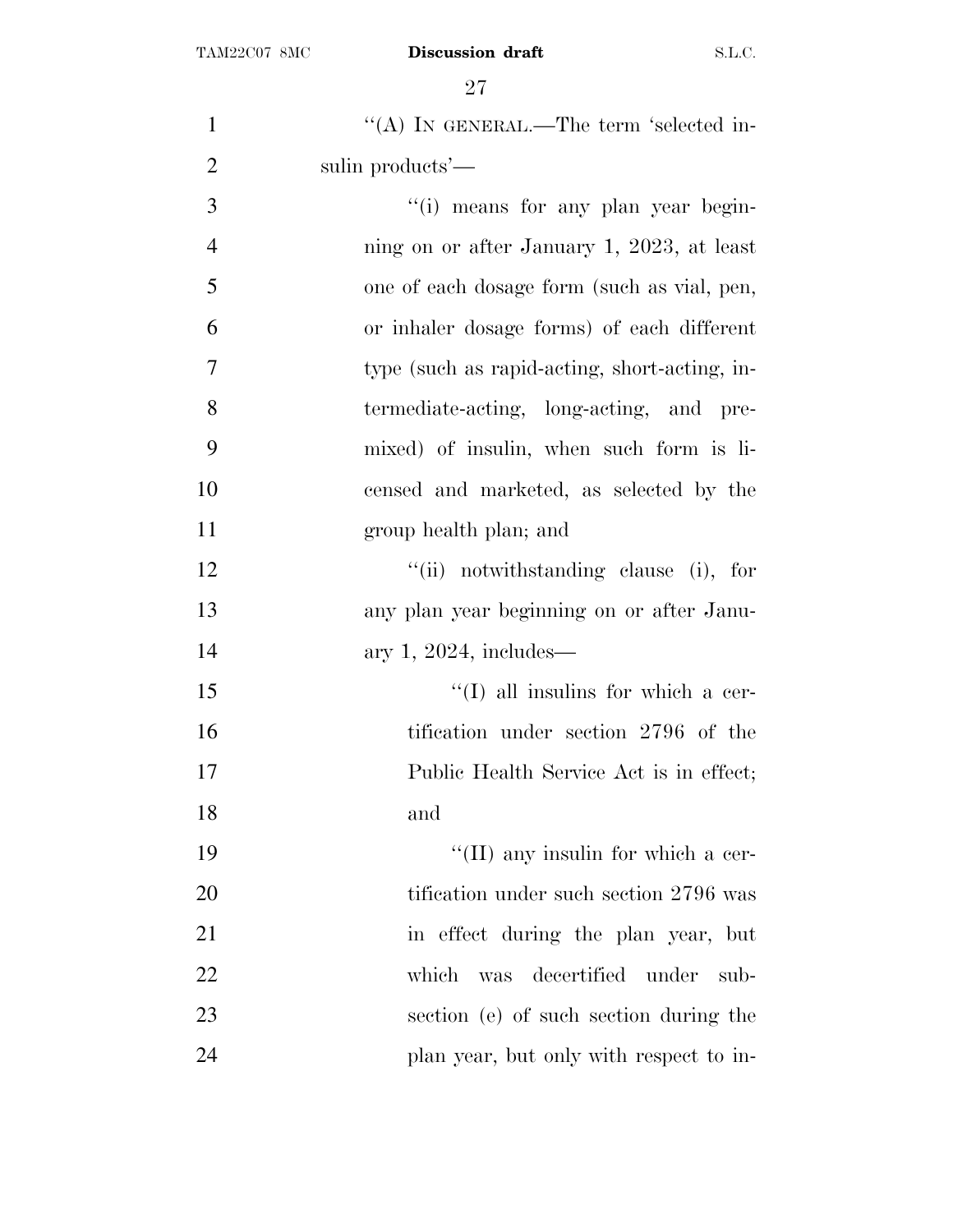| $\mathbf{1}$   | dividuals who were enrolled in the                           |
|----------------|--------------------------------------------------------------|
| $\overline{2}$ | plan before such decertification.                            |
| 3              | "(B) CLARIFICATIONS.—                                        |
| $\overline{4}$ | "(i) CERTIFIED INSULIN.—Insulin de-                          |
| 5              | scribed in subparagraph $(A)(ii)$ may be                     |
| 6              | used to meet the requirement of subpara-                     |
| 7              | graph $(A)(i)$ for the dosage form and type                  |
| 8              | of such insulin.                                             |
| 9              | "(ii) PRE-MIXED INSULIN.—A pre-                              |
| 10             | mixed insulin product is an insulin product                  |
| 11             | for purposes of subparagraph $(A)(i)$ only if                |
| 12             | the product contains only insulin, and is                    |
| 13             | not mixed with any non-insulin product.                      |
| 14             | "(2) INSULIN.—The term 'insulin' means insu-                 |
| 15             | lin that is licensed under subsection (a) or (k) of          |
| 16             | section 351 of the Public Health Service Act (42)            |
| 17             | U.S.C. 262) and continues to be marketed pursuant            |
| 18             | to such licensure.                                           |
| 19             | "(c) OUT-OF-NETWORK PROVIDERS.—Nothing in                    |
| 20             | this section requires a plan that has a network of providers |
| 21             | to provide benefits for selected insulin products described  |
| 22             | in this section that are delivered by an out-of-network pro- |
| 23             | vider, or precludes a plan that has a network of providers   |
| 24             | from imposing higher cost-sharing than the levels specified  |
| 25             | in subsection (a) for selected insulin products described    |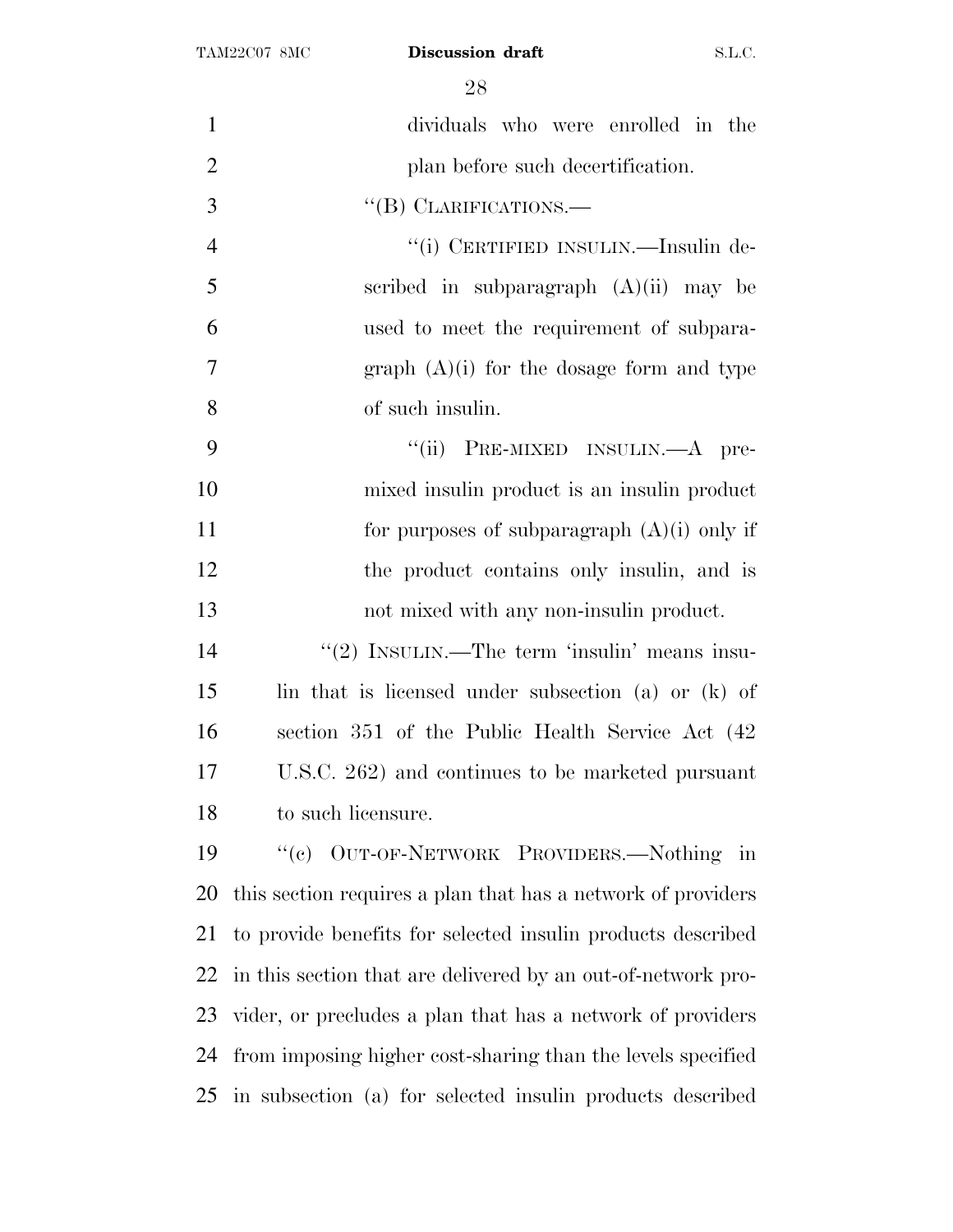in this section that are delivered by an out-of-network pro-vider.

 ''(d) RULE OF CONSTRUCTION.—Subsection (a) shall not be construed to require coverage of, or prevent a group health plan from imposing cost-sharing other than the lev- els specified in subsection (a) on, insulin products that are not selected insulin products, to the extent that such cov- erage is not otherwise required and such cost-sharing is otherwise permitted under Federal and applicable State law.

 ''(e) APPLICATION OF COST-SHARING TOWARDS DEDUCTIBLES AND OUT-OF-POCKET MAXIMUMS.—Any cost-sharing payments made pursuant to subsection (a)(2) shall be counted toward any deductible or out-of-pocket maximum that applies under the plan.''.

 (2) CLERICAL AMENDMENT.—The table of sec- tions for subchapter B of chapter 100 of such Code, 18 as amended by section  $102(c)(2)$ , is further amended by adding at the end the following new item:

''Sec. 9827. Requirements with respect to cost-sharing for certain insulin products.''.

 **SEC. 104. SAFE HARBOR FOR ABSENCE OF DEDUCTIBLE FOR INSULIN.**

22 (a) IN GENERAL.—Paragraph  $(2)$  of section  $223(e)$  of the Internal Revenue Code of 1986 is amended by add-ing at the end the following new subparagraph: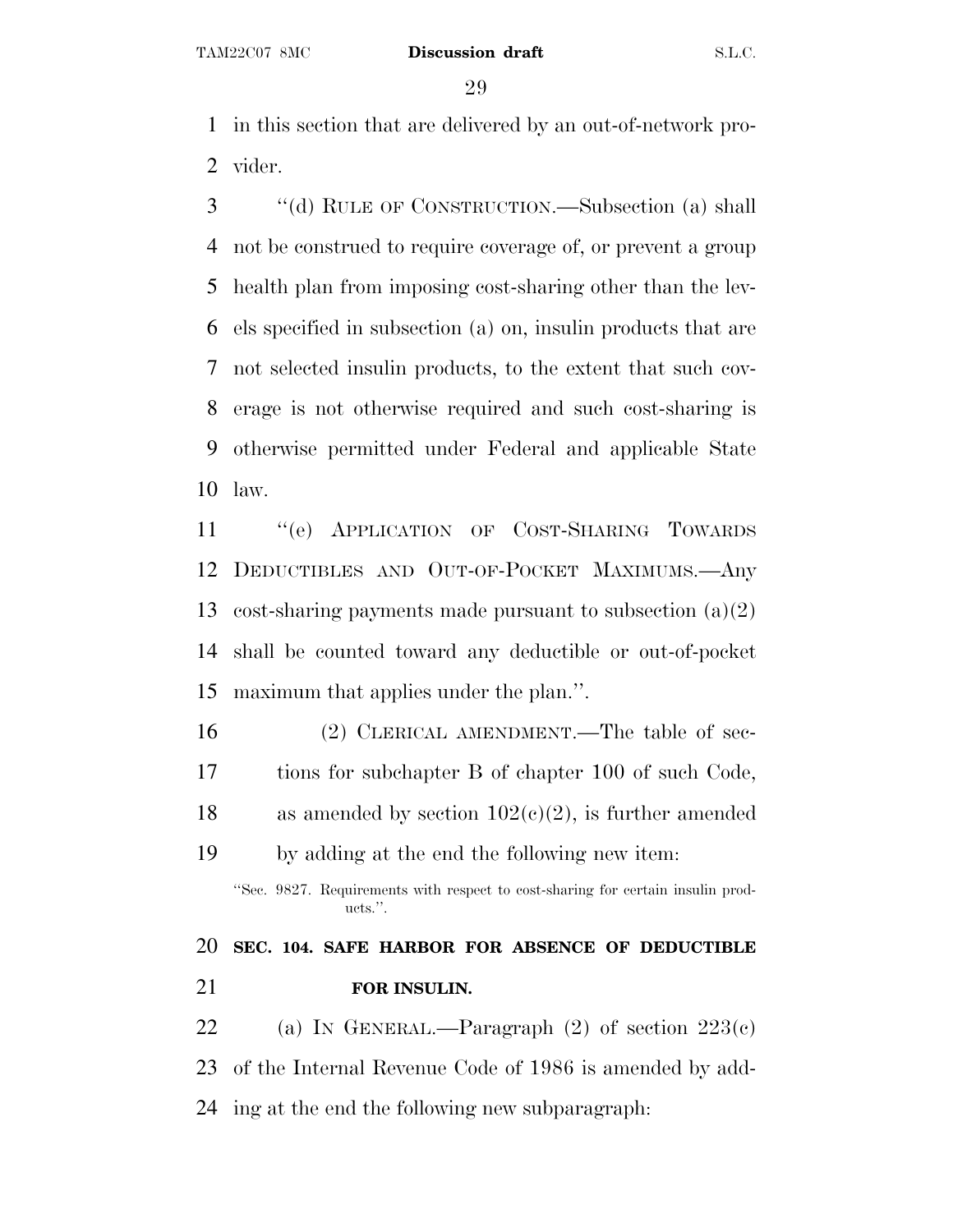1 "(G) SAFE HARBOR FOR ABSENCE OF DE- DUCTIBLE FOR CERTAIN INSULIN PRODUCTS.— A plan shall not fail to be treated as a high de- ductible health plan by reason of failing to have a deductible for selected insulin products (as 6 defined in section  $9827(b)$ .".

 (b) EFFECTIVE DATE.—The amendment made by this section shall apply to plan years beginning after De-cember 31, 2022.

#### **SEC. 105. ADMINISTRATION.**

 (a) IMPLEMENTATION.—Notwithstanding any other provision of law, the Secretary of Health and Human Services, the Secretary of Labor, and the Secretary of the Treasury may implement the provisions of, including the amendments made by, this title for plan years 2023 and 2024 by program instruction or otherwise.

 (b) NON-APPLICATION OF THE PAPERWORK REDUC- TION ACT.—Chapter 35 of title 44, United States Code (commonly referred to as the ''Paperwork Reduction Act of 1995''), shall not apply to the provisions of, including the amendments made by, this title.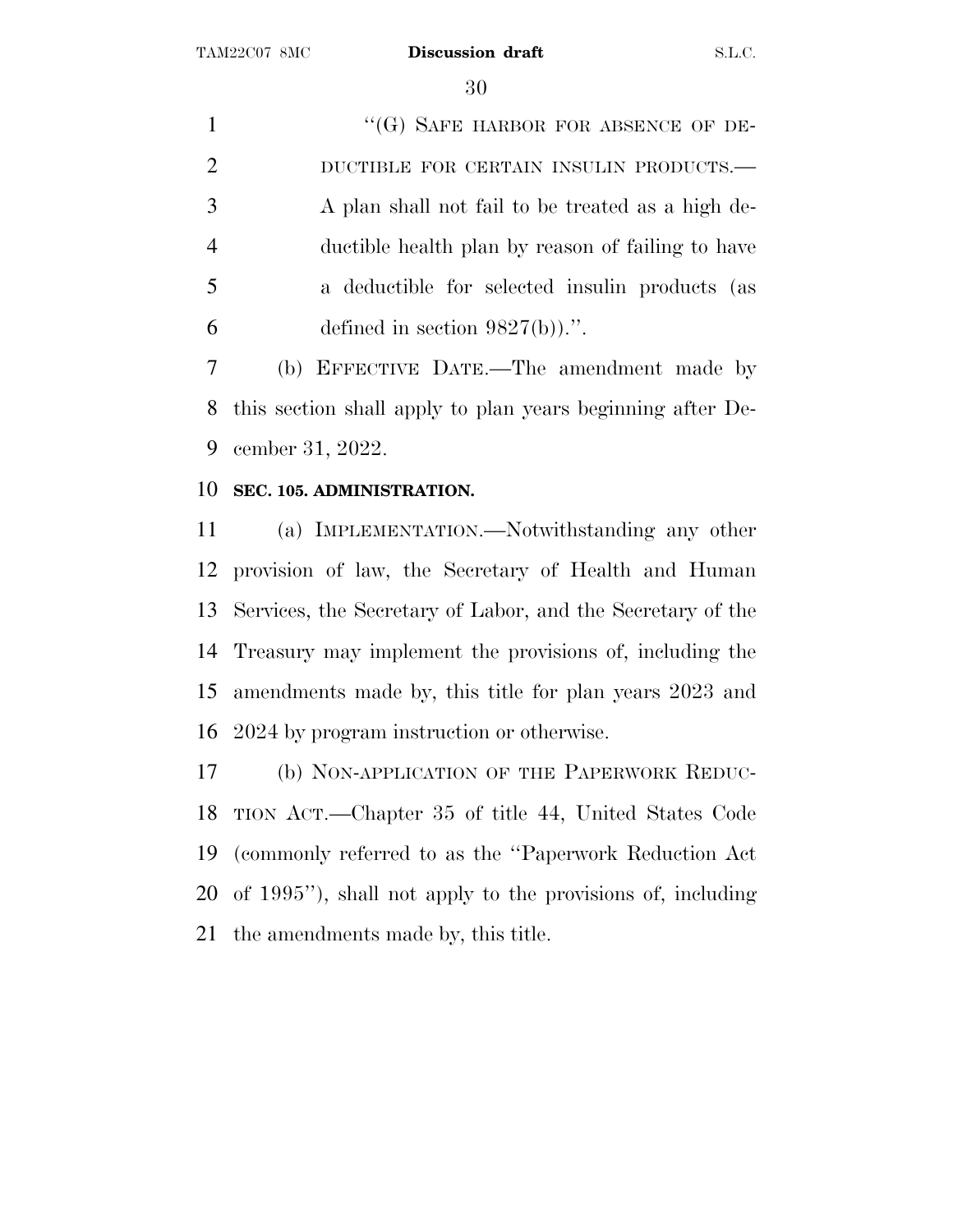# 1 **TITLE II—PATIENT PROTEC-**2 **TIONS WITH RESPECT TO THE** 3 **COST OF INSULIN COVERED** 4 **UNDER MEDICARE** 5 **SEC. 201. APPROPRIATE COST-SHARING FOR INSULIN** 6 **PRODUCTS COVERED UNDER MEDICARE** 7 **PART D.** 8 (a) I<sup>N</sup> GENERAL.—Section 1860D–2 of the Social 9 Security Act (42 U.S.C. 1395w–102) is amended— 10  $(1)$  in subsection (b)— 11 (A) in paragraph  $(1)(A)$ , in the matter 12 preceding clause (i), by striking ''The coverage'' 13 and inserting ''Subject to paragraph (8), the 14 coverage''; 15 (B) in paragraph  $(2)$ — 16 (i) in subparagraph (A), in the matter 17 preceding clause (i), by striking "and  $(D)$ " 18 and inserting ''and (D) and paragraph 19  $(8)$ ";

20 (ii) in subparagraph  $(C)(i)$ , in the 21 matter preceding subclause (I), by striking 22 "paragraph (4)" and inserting "para-23 graphs  $(4)$  and  $(8)$ "; and

24 (iii) in subparagraph  $(D)(i)$ , in the 25 matter preceding subclause (I), by striking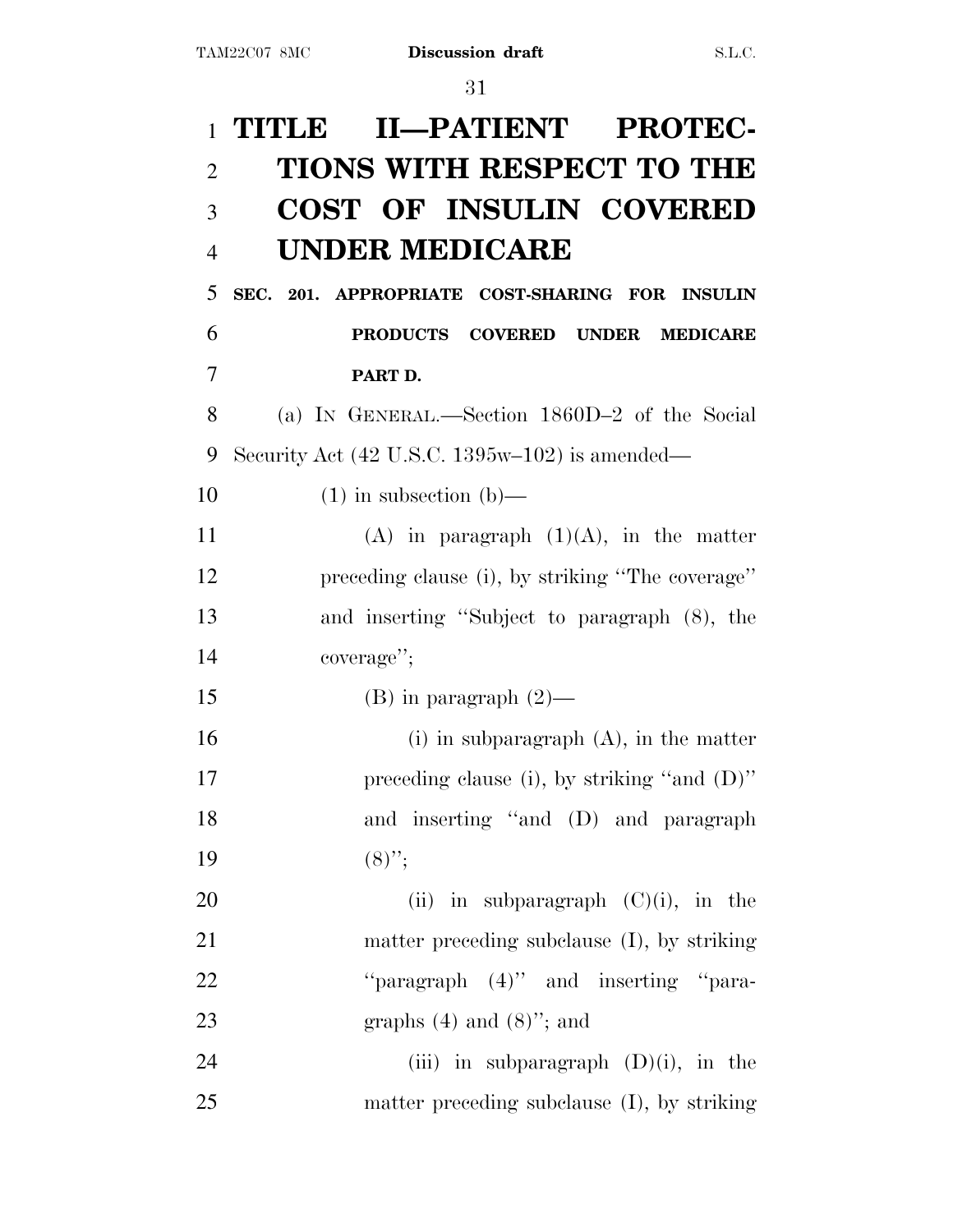| $\mathbf{1}$   | "paragraph $(4)$ " and inserting "para-            |
|----------------|----------------------------------------------------|
| $\overline{2}$ | graphs $(4)$ and $(8)$ ";                          |
| 3              | $(C)$ in paragraph $(3)(A)$ , in the matter        |
| $\overline{4}$ | preceding clause (i), by striking "and (4)" and    |
| 5              | inserting $\lq(4)$ , and $(8)$ ";                  |
| 6              | (D) in paragraph $(4)(A)(i)$ , in the matter       |
| $\overline{7}$ | preceding subclause (I), by striking "The cov-     |
| 8              | erage" and inserting "Subject to paragraph $(8)$ , |
| 9              | the coverage"; and                                 |
| 10             | (E) by adding at the end the following new         |
| 11             | paragraph:                                         |
| 12             | "(8) TREATMENT OF COST-SHARING FOR SE-             |
| 13             | LECTED INSULIN PRODUCTS.-                          |
| 14             | "(A) IN GENERAL.—For plan year 2023                |
| 15             | and each subsequent plan year, the following       |
| 16             | rules shall apply with respect to cost-sharing for |
| 17             | a month's supply of selected insulin products      |
| 18             | (as defined in subparagraph $(B)$ ) under the      |
| 19             | prescription drug plan or MA-PD plan.              |
| 20             | "(i) NO APPLICATION OF DEDUCT-                     |
| 21             | IBLE.—The deductible under paragraph               |
| 22             | (1) shall not apply with respect to such se-       |
| 23             | lected insulin products.                           |
| 24             | "(ii) MAXIMUM COST-SHARING.-                       |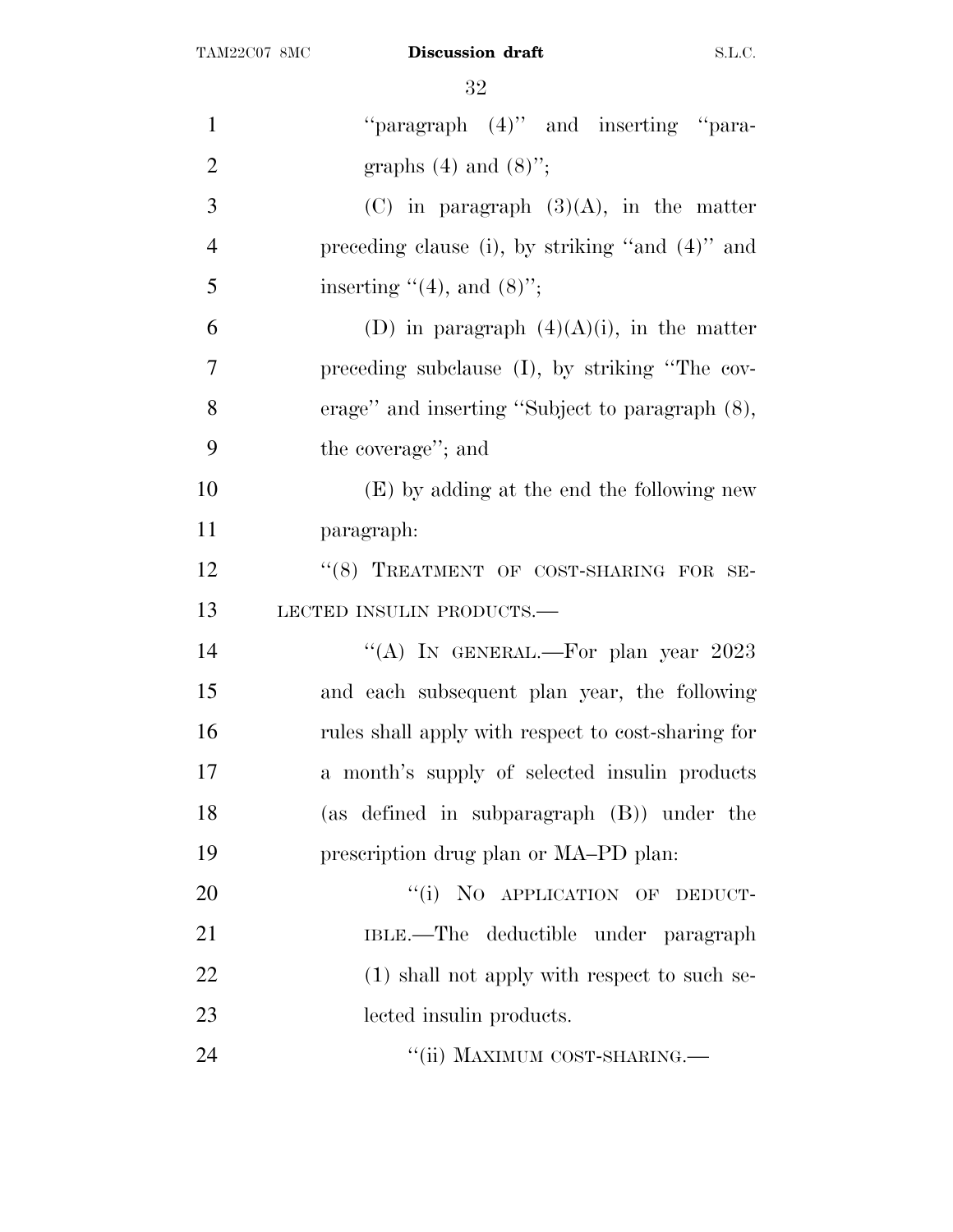$\text{``(I)}$  In GENERAL.—The coverage shall provide benefits for such selected insulin products, regardless of wheth- er an individual has reached the ini- tial coverage limit under paragraph (3) or the annual out-of-pocket threshold under paragraph (4), with cost-sharing for a month's supply that does not exceed the maximum cost- sharing amount (as defined in sub- clause  $(II)$ ). 12 ''(II) MAXIMUM COST-SHARING AMOUNT.—For purposes of subclause (I), the term 'maximum cost-sharing 15 amount' means, with respect to such selected insulin products dispensed— 17 ''(aa) during plan year 2023, \$35; and ''(bb) during plan year 2024 20 or subsequent plan year, the less- er of—  $\text{``(AA)} \, \$35; \text{ or}$ 23 ''(BB) an amount equal 24 to 25 percent of the nego-tiated price of the selected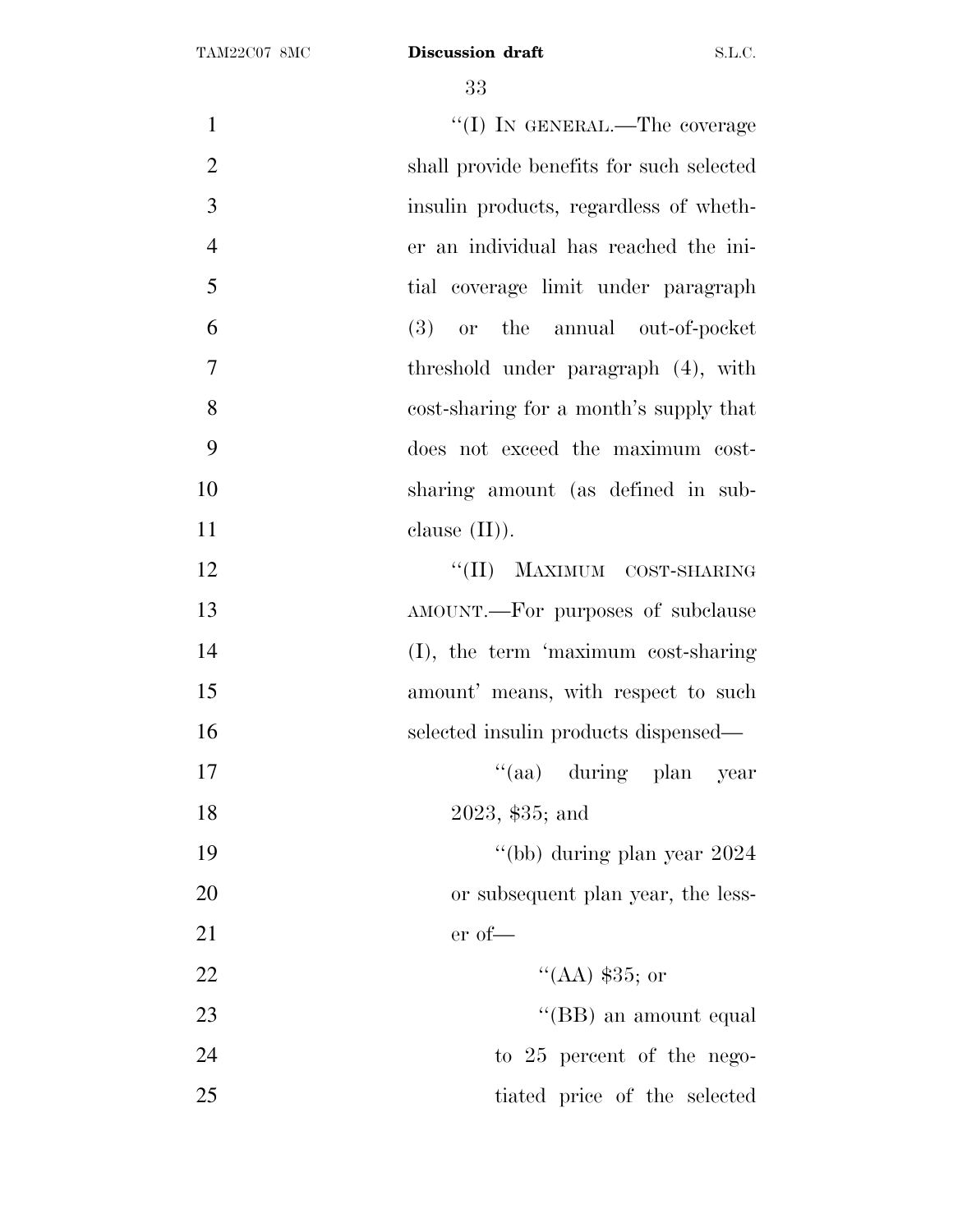| $\mathbf{1}$   | insulin product under the            |
|----------------|--------------------------------------|
| $\overline{2}$ | prescription drug plan<br>or         |
| 3              | MA-PD plan.                          |
| $\overline{4}$ | "(B) DEFINITIONS.—In this paragraph: |
| 5              | "(i) SELECTED INSULIN PRODUCTS.—     |
| 6              | "(I) IN GENERAL.—The term 'se-       |
| 7              | lected insulin products'—            |
| 8              | "(aa) means, for any plan            |
| 9              | year beginning on or after Janu-     |
| 10             | ary 1, 2023, at least one of each    |
| 11             | dosage form (such as vial, pen, or   |
| 12             | inhaler dosage forms) of each dif-   |
| 13             | ferent type (such as rapid-acting,   |
| 14             | short-acting, intermediate-acting,   |
| 15             | long-acting, and pre-mixed) of in-   |
| 16             | sulin, when such a form is li-       |
| 17             | censed and marketed, as selected     |
| 18             | by the PDP sponsor offering the      |
| 19             | prescription drug plan or the MA     |
| 20             | organization offering the MA-PD      |
| 21             | plan; and                            |
| 22             | "(bb) notwithstanding item           |
| 23             | (aa), for any plan year beginning    |
| 24             | on or after January 1, 2024, in-     |
| 25             | cludes—                              |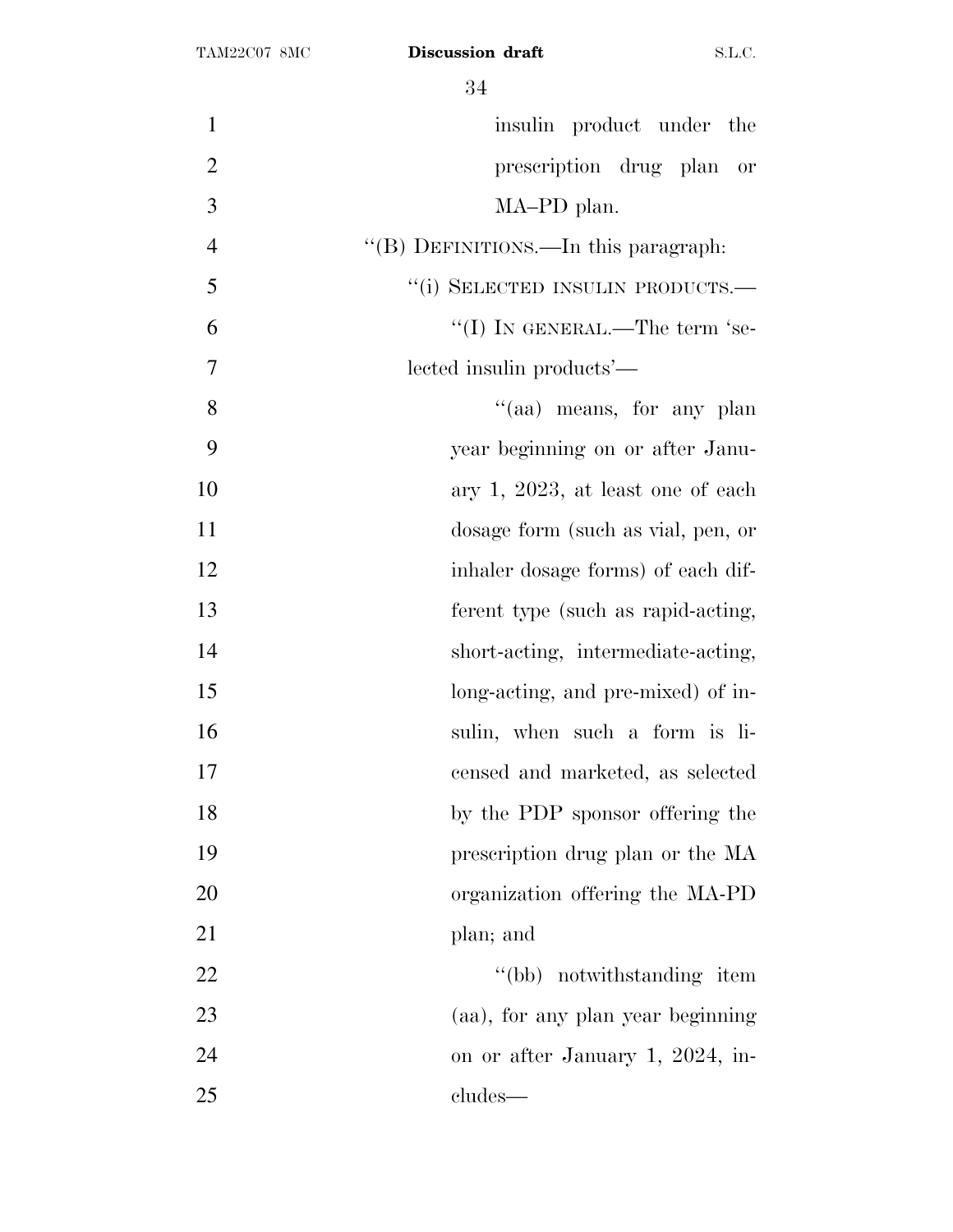| $\mathbf{1}$   | "(AA) all insulins for                  |
|----------------|-----------------------------------------|
| $\overline{2}$ | which a certification under             |
| 3              | section 2796 of the Public              |
| $\overline{4}$ | Health Service Act is in ef-            |
| 5              | fect; and                               |
| 6              | $\lq\lq$ (BB) any insulin for           |
| $\tau$         | which a certification under             |
| 8              | such section 2796 was in ef-            |
| 9              | fect during the plan year,              |
| 10             | but which was decertified               |
| 11             | under subsection (e) of such            |
| 12             | section during the plan year,           |
| 13             | but only with respect to in-            |
| 14             | dividuals who were enrolled             |
| 15             | in the plan or coverage be-             |
| 16             | fore such decertification.              |
| 17             | ONLY COVERED PART D<br>``(II)           |
| 18             | DRUGS.—The term 'selected insulin       |
| 19             | products' only includes insulin that is |
| 20             | a covered part D drug (and does on      |
| 21             | include insulin that is covered under   |
| 22             | part B).                                |
| 23             | "(III) CLARIFICATIONS.—                 |
| 24             | "(aa) CERTIFIED INSU-                   |
| 25             | LIN.—Insulin described in sub-          |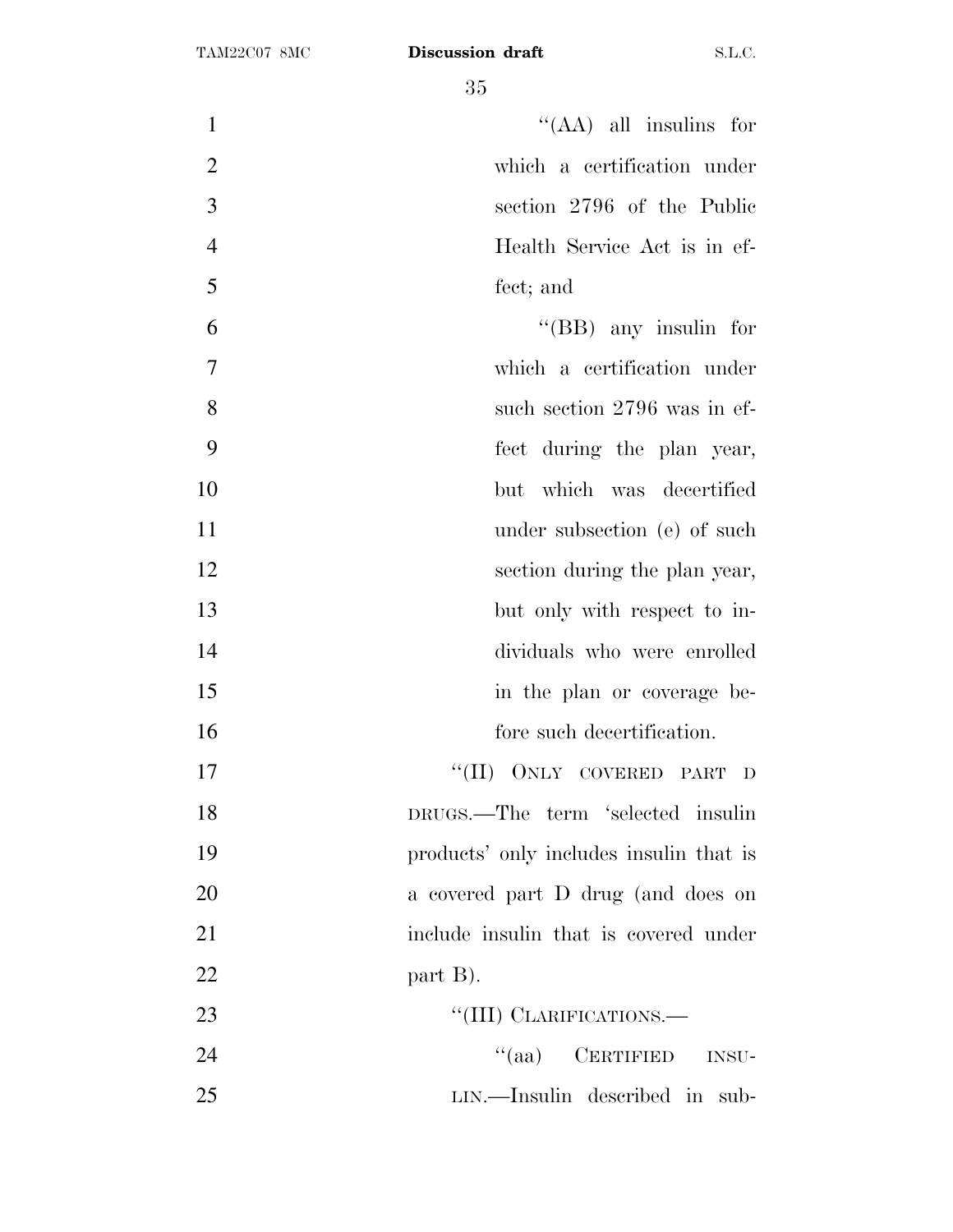clause (I)(bb) may be used to meet the requirement of sub- clause (I)(aa) for the dosage form of such insulin.

 ''(bb) PRE-MIXED INSU- LIN.—A pre-mixed insulin prod- uct is an insulin product for pur-**b** poses of subclause (I)(aa) only if the product contains only insulin, 10 and is not mixed with any non-11 insulin product.

12 ''(ii) INSULIN.—The term 'insulin' means insulin that is a covered part D drug and is licensed under subsection (a) or (k) of section 351 of the Public Health Service and continues to be marketed pur-17 suant to such licensure."; and

 (2) in subsection (c), by adding at the end the following new paragraph:

20 "(4) TREATMENT OF COST-SHARING FOR INSU- LIN PRODUCTS.—The coverage is provided in accord-ance with subsection (b)(8).''.

 (b) REQUIRED INCLUSION OF SELECTED INSULIN PRODUCTS ON MEDICARE PART D FORMULARIES.—Sec-tion 1860D–4(b)(3) of the Social Security Act (42 U.S.C.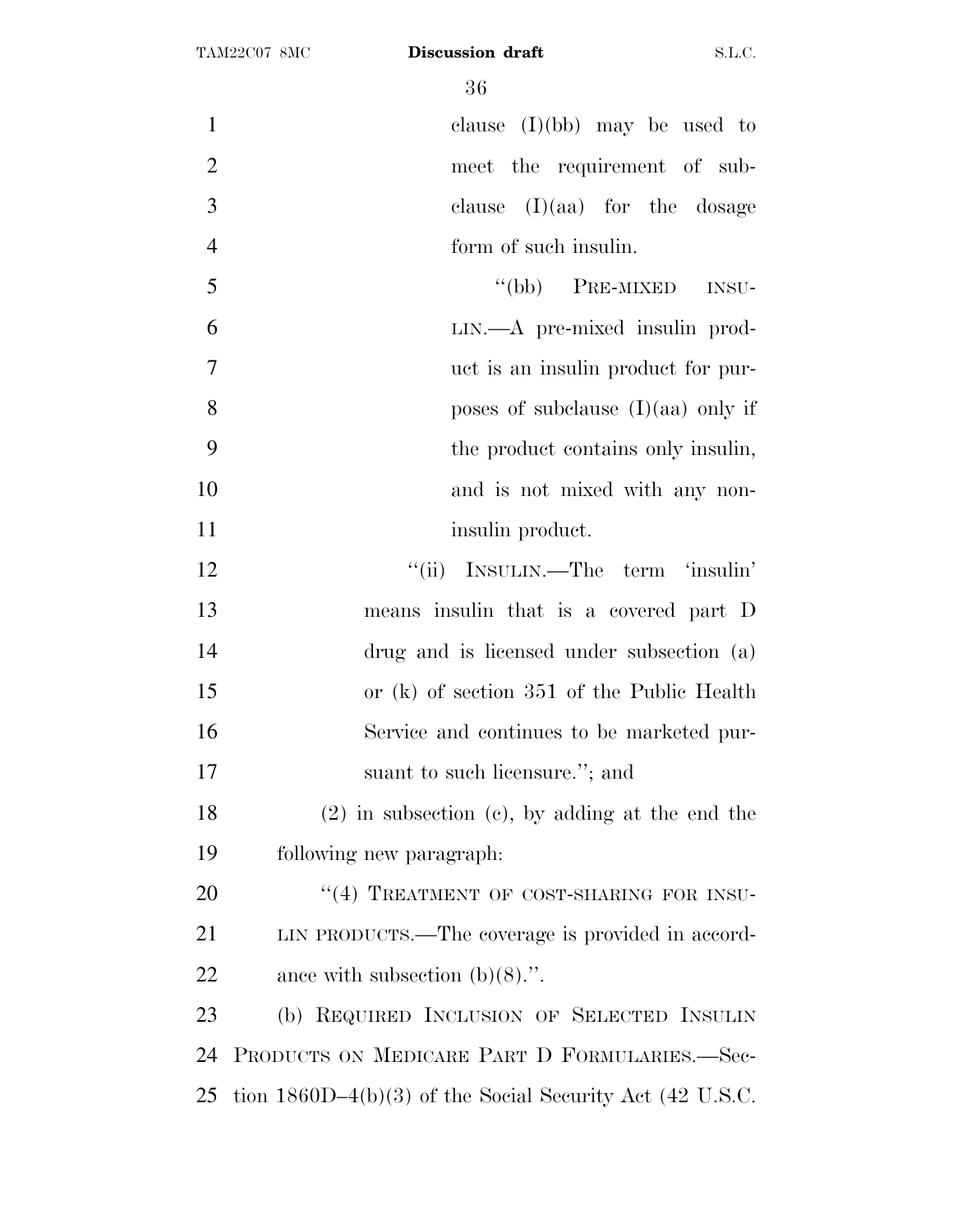1 1395w–104(b)(3)) is amended by adding at the end the following new subparagraph:

3 "(I) REQUIRED INCLUSION OF SELECTED INSULIN PRODUCTS.—For plan year 2023 and each subsequent plan year, a PDP sponsor of- fering a prescription drug plan or a Medicare Advantage organization offering an MA–PD plan shall include on the plan's formulary all selected insulin products (as defined in section  $1860D-2(b)(8)(B)$  for the plan.".

 (c) CONFORMING AMENDMENTS TO COST-SHARING FOR LOW-INCOME INDIVIDUALS.—Section 1860D–14(a) of the Social Security Act (42 U.S.C. 1395w–114(a)) is amended—

15 (1) in paragraph  $(1)$ —

16 (A) in subparagraph  $(D)(iii)$ , by adding at the end the following new sentence: ''For plan year 2023 and each subsequent plan year, the copayment amount applicable under the pre- ceding sentence to a month's supply of a se- lected insulin product (as defined in section 22 1860D–2(b)(8)(B)) dispensed to the individual may not exceed the applicable copayment or co-insurance amount for the product under the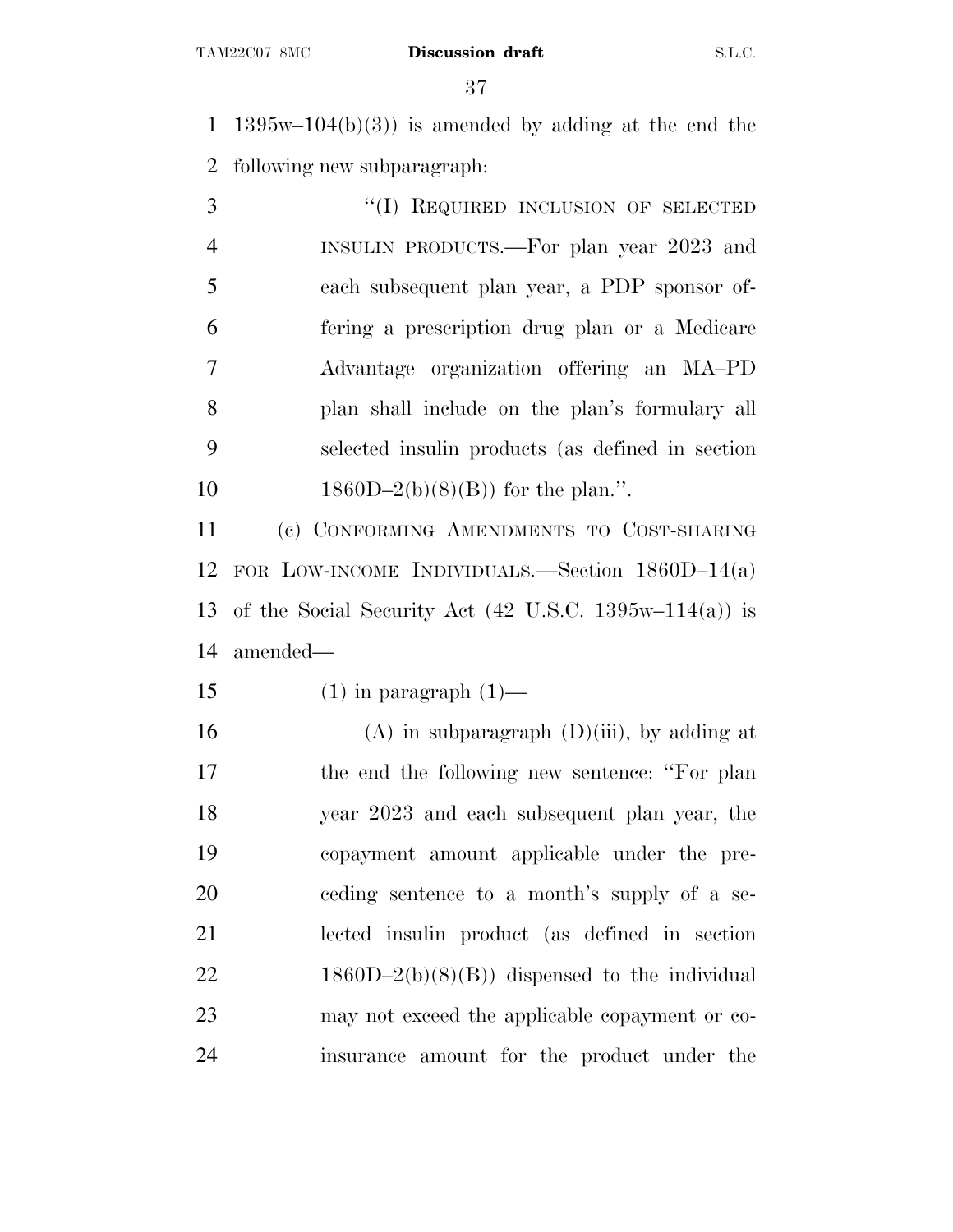| $\mathbf{1}$   | prescription drug plan or MA-PD plan in which    |
|----------------|--------------------------------------------------|
| $\overline{2}$ | the individual is enrolled."; and                |
| 3              | $(B)$ in subparagraph $(E)$ , by inserting the   |
| $\overline{4}$ | following before the period at the end: "or      |
| 5              | under section $1860D-2(b)(8)$ in the case of a   |
| 6              | selected insulin product (as defined in subpara- |
| 7              | $graph(B)$ of such section)"; and                |
| 8              | $(2)$ in paragraph $(2)$ —                       |
| 9              | $(A)$ in subparagraph $(B)$ , by striking "A     |
| 10             | reduction" and inserting "Subject to section     |
| 11             | $1860D-2(b)(8)$ , a reduction";                  |
| 12             | $(B)$ in subparagraph $(D)$ , by adding at the   |
| 13             | end the following new sentence: "For plan year"  |
| 14             | and each subsequent plan year, the<br>2023       |
| 15             | amount of the coinsurance applicable under the   |
| 16             | preceding sentence to a month's supply of a se-  |
| 17             | lected insulin product (as defined in section    |
| 18             | $1860D-2(b)(8)(B)$ dispensed to the individual   |
| 19             | may not exceed the applicable copayment or co-   |
| 20             | insurance amount for the product under the       |
| 21             | prescription drug plan or MA–PD plan in which    |
| 22             | the individual is enrolled."; and                |
| 23             | $(C)$ in subparagraph $(E)$ , by adding at the   |
| 24             | end the following new sentence: "For plan year   |
| 25             | 2023<br>and<br>each<br>subsequent plan year, the |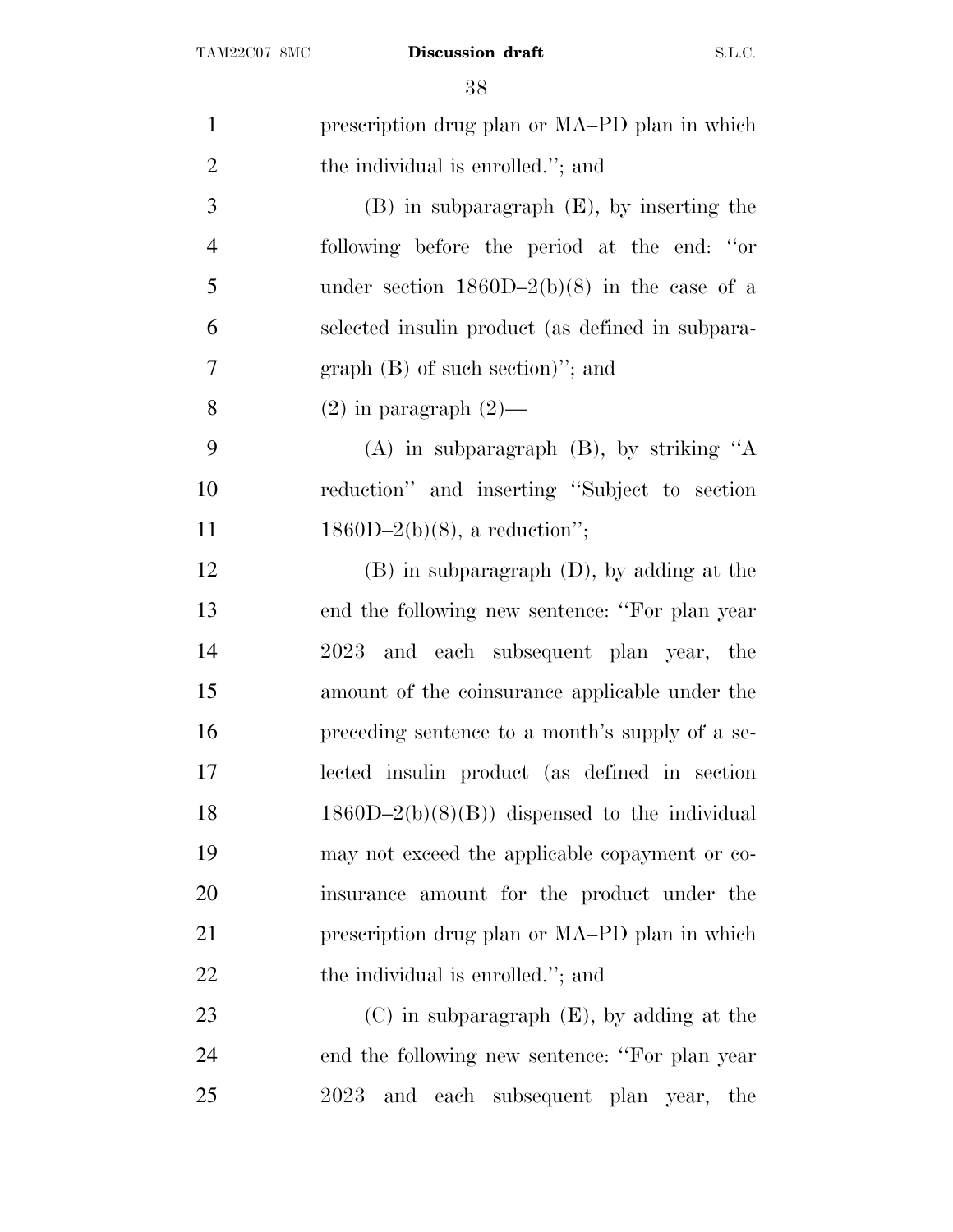| $\mathbf{1}$   | amount of the copayment or coinsurance appli-            |
|----------------|----------------------------------------------------------|
| $\overline{2}$ | cable under the preceding sentence to a month's          |
| 3              | supply of a selected insulin product (as defined         |
| $\overline{4}$ | in section $1860D-2(b)(8)(B)$ dispensed to the           |
| 5              | individual may not exceed the applicable copay-          |
| 6              | ment or coinsurance amount for the product               |
| 7              | under the prescription drug plan or MA-PD                |
| 8              | plan in which the individual is enrolled.".              |
| 9              | SEC. 202. ADDITIONAL PROTECTIONS UNDER MEDICARE          |
| 10             | PART D.                                                  |
| 11             | Section 1860D-4 of the Social Security Act (42)          |
| 12             | U.S.C. $1395w-104$ ) is amended by adding at the end the |
| 13             | following new subsection:                                |
| 14             | "(p) ADDITIONAL PROTECTIONS FOR ENROLLEES                |
| 15             | WITH DIABETES.-                                          |
| 16             | "(1) IN GENERAL.—For plan year $2024$ and                |
| 17             | each subsequent plan year, notwithstanding any           |
| 18             | other provision of this part, with respect to insuline   |
| 19             | for which a certification under section 2796 of the      |
| 20             | Public Health Service Act is in effect—                  |
| 21             | $\lq\lq$ (A) a PDP sponsor offering a prescrip-          |
| 22             | tion drug plan or a Medicare Advantage organi-           |
| 23             | zation offering an MA-PD plan shall not, and             |
| 24             | shall ensure that any entity that provides phar-         |
| 25             | macy benefits management services on behalf of           |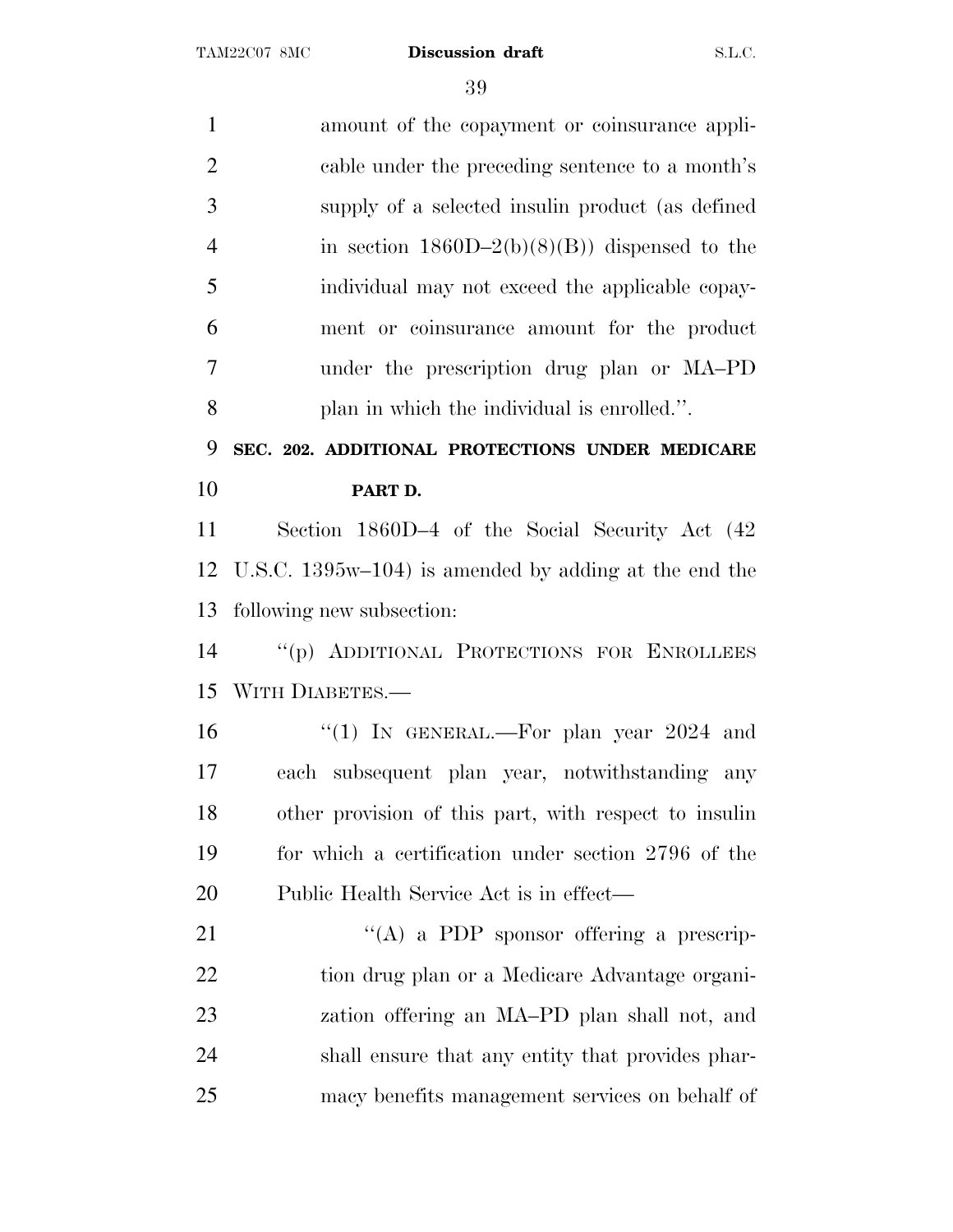| $\mathbf{1}$   | the prescription drug plan or MA-PD plan of-          |
|----------------|-------------------------------------------------------|
| $\overline{2}$ | fered by the sponsor or organization does not,        |
| 3              | directly or indirectly, receive from a manufac-       |
| $\overline{4}$ | turer of such insulin—                                |
| 5              | "(i) a price concession with respect to               |
| 6              | such insulin received by an enrollee in the           |
| 7              | plan; or                                              |
| 8              | "(ii) a price concession with respect to              |
| 9              | any other product that is tied in any way             |
| 10             | to the coverage of such insulin; and                  |
| 11             | $\lq\lq (B)$ a PDP sponsor offering a prescrip-       |
| 12             | tion drug plan or a Medicare Advantage organi-        |
| 13             | zation offering an MA-PD plan shall not im-           |
| 14             | pose any prior authorization or other utilization     |
| 15             | management requirements on such insulin, ex-          |
| 16             | cept as clinically justified for safety reasons, to   |
| 17             | ensure reasonable quantity limits and as speci-       |
| 18             | fied by the Secretary.                                |
| 19             | $``(2)$ DEFINITION OF PRICE CONCESSION.—The           |
| 20             | term 'price concession' means any discount, rebate,   |
| 21             | fee, or any other direct or indirect subsidy or remu- |
| 22             | neration that serves to reduce the cost of prescrip-  |
| 23             | tion drug costs incurred by the PDP sponsor offer-    |
| 24             | ing the prescription drug plan or the Medicare Ad-    |
| 25             | vantage organization offering the MA-PD plan.".       |